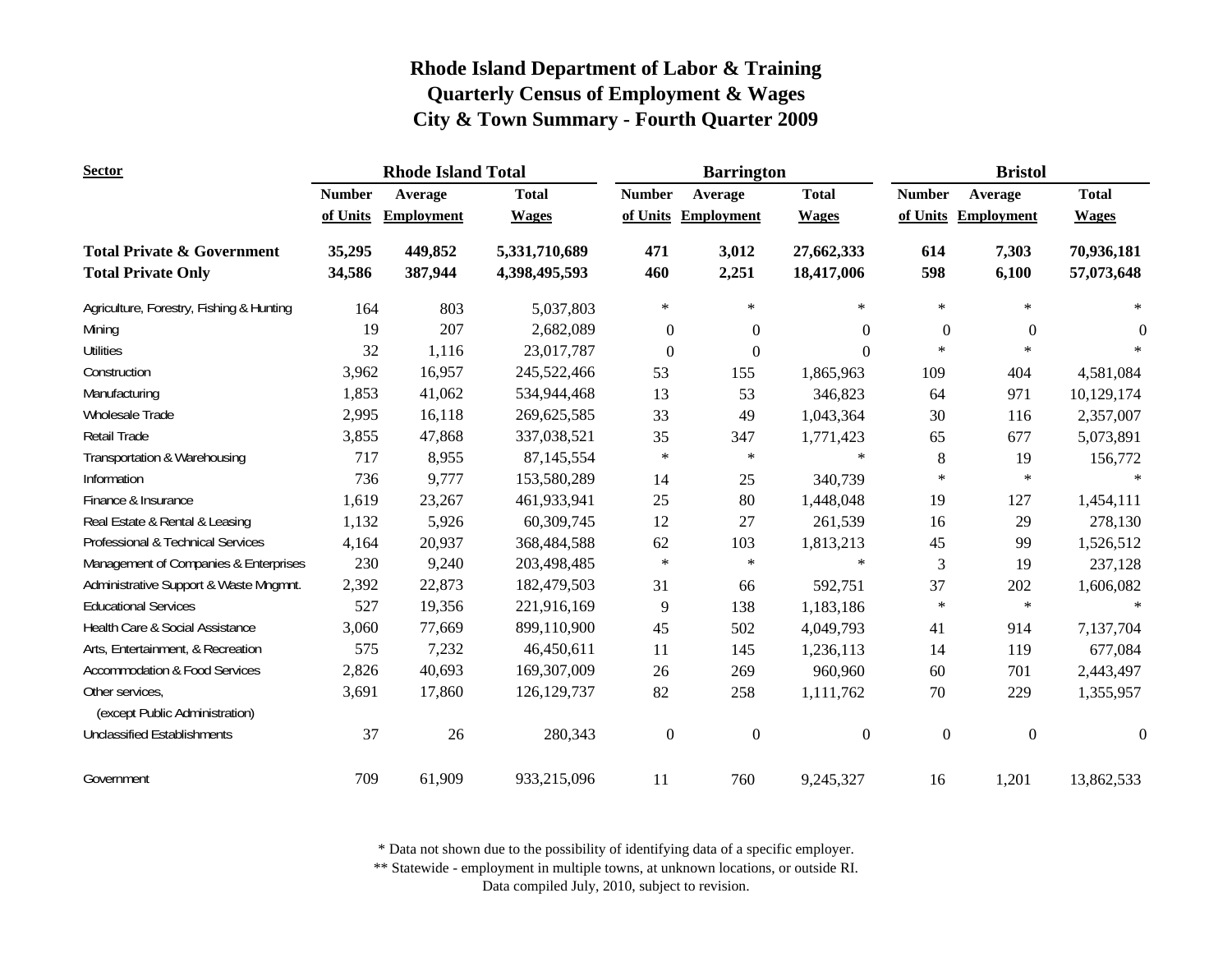| <b>Sector</b>                            |                  | <b>Burrillville</b> |                  |                | <b>Central Falls</b> |                  | <b>Charlestown</b> |                     |                  |
|------------------------------------------|------------------|---------------------|------------------|----------------|----------------------|------------------|--------------------|---------------------|------------------|
|                                          | <b>Number</b>    | Average             | <b>Total</b>     | <b>Number</b>  | Average              | <b>Total</b>     | <b>Number</b>      | Average             | <b>Total</b>     |
|                                          |                  | of Units Employment | <b>Wages</b>     |                | of Units Employment  | <b>Wages</b>     |                    | of Units Employment | <b>Wages</b>     |
| <b>Total Private &amp; Government</b>    | 292              | 2,838               | 25,679,239       | 240            | 2,789                | 27,559,901       | 242                | 1,402               | 14,087,723       |
| <b>Total Private Only</b>                | 277              | 2,208               | 19,272,066       | 229            | 1,984                | 16,669,898       | 228                | 1,224               | 11,938,254       |
| Agriculture, Forestry, Fishing & Hunting | $\ast$           | $\ast$              | $\ast$           | $\Omega$       | $\overline{0}$       | $\theta$         | $\ast$             | $\ast$              | $\ast$           |
| Mining                                   | $\mathbf{0}$     | $\mathbf{0}$        | $\mathbf{0}$     | $\overline{0}$ | $\overline{0}$       | $\Omega$         | $\ast$             | *                   |                  |
| <b>Utilities</b>                         | $\ast$           | $\ast$              | $\ast$           | $\theta$       | $\Omega$             | $\theta$         | $\Omega$           | $\boldsymbol{0}$    | $\theta$         |
| Construction                             | 68               | 221                 | 3,220,024        | 20             | 100                  | 1,269,117        | 51                 | 139                 | 1,561,812        |
| Manufacturing                            | 9                | 432                 | 5,360,959        | 30             | 594                  | 6,012,970        | $\ast$             | $\ast$              |                  |
| Wholesale Trade                          | 21               | 51                  | 715,942          | 5              | 36                   | 335,496          | 9                  | 18                  | 400,969          |
| Retail Trade                             | 18               | 151                 | 816,387          | 38             | 198                  | 1,239,136        | 24                 | 139                 | 982,882          |
| Transportation & Warehousing             | 5                | 12                  | 160,977          | 4              | 16                   | 52,374           | 8                  | 14                  | 79,698           |
| Information                              | 8                | 33                  | 220,395          | $\overline{0}$ | $\overline{0}$       | $\overline{0}$   | 5                  | 20                  | 91,555           |
| Finance & Insurance                      | 5                | 16                  | 153,953          | 10             | 76                   | 701,107          | $8\,$              | 35                  | 564,397          |
| Real Estate & Rental & Leasing           | 4                | 7                   | 39,039           | $\overline{7}$ | 39                   | 265,598          | 8                  | 19                  | 428,831          |
| Professional & Technical Services        | 19               | 44                  | 646,177          | 11             | 30                   | 266,249          | 21                 | 33                  | 513,104          |
| Management of Companies & Enterprises    | $\ast$           | $\ast$              | $\ast$           | $\overline{0}$ | $\mathbf{0}$         | $\boldsymbol{0}$ | $\mathbf{0}$       | $\boldsymbol{0}$    | $\overline{0}$   |
| Administrative Support & Waste Mngmnt.   | 22               | 79                  | 586,127          | 15             | 309                  | 2,720,073        | $22\,$             | 64                  | 405,870          |
| <b>Educational Services</b>              | 4                | 42                  | 156,122          | $\ast$         | $\ast$               | $\ast$           | $\ast$             | $\ast$              |                  |
| Health Care & Social Assistance          | 18               | 483                 | 3,844,086        | 19             | 244                  | 1,671,097        | 17                 | 157                 | 1,362,441        |
| Arts, Entertainment, & Recreation        | 5                | 43                  | 169,996          | $\mathbf{0}$   | $\boldsymbol{0}$     | $\boldsymbol{0}$ | 4                  | 21                  | 418,786          |
| <b>Accommodation &amp; Food Services</b> | 27               | 438                 | 1,520,620        | 31             | 160                  | 599,055          | 20                 | 188                 | 646,317          |
| Other services,                          | 39               | 86                  | 593,132          | 36             | 109                  | 767,302          | 24                 | 34                  | 214,772          |
| (except Public Administration)           |                  |                     |                  |                |                      |                  |                    |                     |                  |
| <b>Unclassified Establishments</b>       | $\boldsymbol{0}$ | $\boldsymbol{0}$    | $\boldsymbol{0}$ | $\mathbf{0}$   | $\mathbf{0}$         | $\boldsymbol{0}$ | $\boldsymbol{0}$   | $\mathbf{0}$        | $\boldsymbol{0}$ |
| Government                               | 15               | 631                 | 6,407,173        | 11             | 805                  | 10,890,003       | 14                 | 178                 | 2,149,469        |

\* Data not shown due to the possibility of identifying data of a specific employer.

\*\* Statewide - employment in multiple towns, at unknown locations, or outside RI.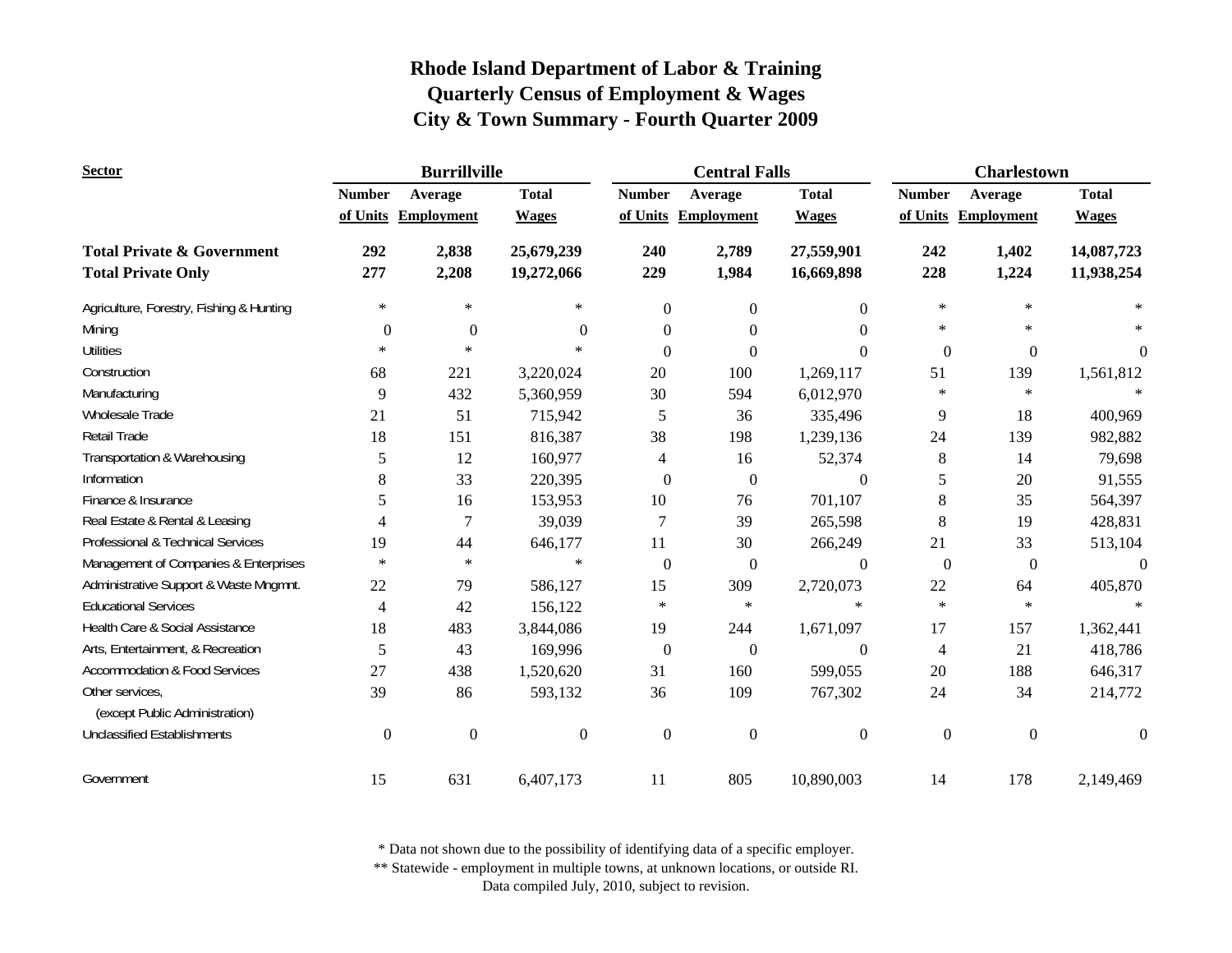| <b>Sector</b>                                     |                  | Coventry            |                  |               | <b>Cranston</b>     |              | <b>Cumberland</b> |                     |              |
|---------------------------------------------------|------------------|---------------------|------------------|---------------|---------------------|--------------|-------------------|---------------------|--------------|
|                                                   | <b>Number</b>    | Average             | <b>Total</b>     | <b>Number</b> | Average             | <b>Total</b> | <b>Number</b>     | Average             | <b>Total</b> |
|                                                   |                  | of Units Employment | <b>Wages</b>     |               | of Units Employment | <b>Wages</b> |                   | of Units Employment | <b>Wages</b> |
| <b>Total Private &amp; Government</b>             | 734              | 7,535               | 69,139,015       | 2,485         | 33,197              | 372,271,718  | 862               | 8,905               | 97,397,860   |
| <b>Total Private Only</b>                         | 716              | 6,264               | 53,528,650       | 2,461         | 26,899              | 273,997,147  | 845               | 7,645               | 83,981,543   |
| Agriculture, Forestry, Fishing & Hunting          | $\ast$           | $\ast$              | $\ast$           | 6             | 19                  | 58,579       | $\ast$            | $\ast$              | $\ast$       |
| Mining                                            | $\ast$           | $\ast$              | $\ast$           | $\ast$        | $\ast$              | $\ast$       | $\ast$            | $\ast$              |              |
| <b>Utilities</b>                                  | $\mathbf{0}$     | $\mathbf{0}$        | $\Omega$         | $\mathbf{0}$  | $\theta$            | $\Omega$     | $\ast$            | $\ast$              |              |
| Construction                                      | 141              | 435                 | 4,486,188        | 264           | 1,271               | 18,613,477   | 135               | 814                 | 11,728,684   |
| Manufacturing                                     | 45               | 606                 | 10,290,122       | 169           | 3,967               | 52,551,881   | 41                | 1,221               | 13,341,328   |
| Wholesale Trade                                   | 43               | 280                 | 4,946,122        | 191           | 1,468               | 20,656,808   | 81                | 736                 | 13,087,381   |
| Retail Trade                                      | 89               | 1,662               | 11,258,707       | 300           | 4,154               | 31,409,376   | 76                | 956                 | 6,179,295    |
| Transportation & Warehousing                      | 11               | 230                 | 1,854,724        | 56            | 598                 | 6,672,912    | 24                | 539                 | 4,898,902    |
| Information                                       | $\,8\,$          | 28                  | 313,186          | 40            | 1,845               | 28,433,525   | 20                | 142                 | 1,080,919    |
| Finance & Insurance                               | 24               | 125                 | 1,340,962        | 129           | 734                 | 8,556,988    | 40                | 148                 | 6,631,735    |
| Real Estate & Rental & Leasing                    | 24               | 54                  | 423,016          | 86            | 380                 | 5,431,268    | 32                | 112                 | 1,362,017    |
| Professional & Technical Services                 | 59               | 191                 | 2,420,942        | 256           | 1,624               | 24,590,740   | 83                | 321                 | 5,349,395    |
| Management of Companies & Enterprises             | $\overline{4}$   | 54                  | 861,230          | 13            | 250                 | 3,922,391    | $\ast$            | $\ast$              | $\ast$       |
| Administrative Support & Waste Mngmnt.            | 61               | 239                 | 1,775,714        | 174           | 1,762               | 13,651,364   | 49                | 164                 | 1,367,575    |
| <b>Educational Services</b>                       | 9                | 103                 | 549,358          | 33            | 287                 | 1,816,111    | 12                | 115                 | 656,319      |
| Health Care & Social Assistance                   | 40               | 968                 | 7,906,950        | 262           | 3,981               | 34,935,666   | 75                | 1,039               | 10,163,044   |
| Arts, Entertainment, & Recreation                 | 7                | 46                  | 108,159          | 29            | 273                 | 1,425,231    | $\,8\,$           | 68                  | 273,001      |
| <b>Accommodation &amp; Food Services</b>          | 62               | 948                 | 3,282,920        | 174           | 2,715               | 10,269,529   | 57                | 602                 | 2,063,688    |
| Other services,<br>(except Public Administration) | 86               | 279                 | 1,617,691        | 276           | 1,540               | 10,530,492   | 105               | 543                 | 3,772,225    |
| <b>Unclassified Establishments</b>                | $\boldsymbol{0}$ | $\boldsymbol{0}$    | $\boldsymbol{0}$ | $\ast$        | $\ast$              | $\ast$       |                   |                     | 3,636        |
| Government                                        | 18               | 1,273               | 15,610,365       | 24            | 6,300               | 98,274,571   | 17                | 1,259               | 13,416,317   |

\* Data not shown due to the possibility of identifying data of a specific employer.

\*\* Statewide - employment in multiple towns, at unknown locations, or outside RI.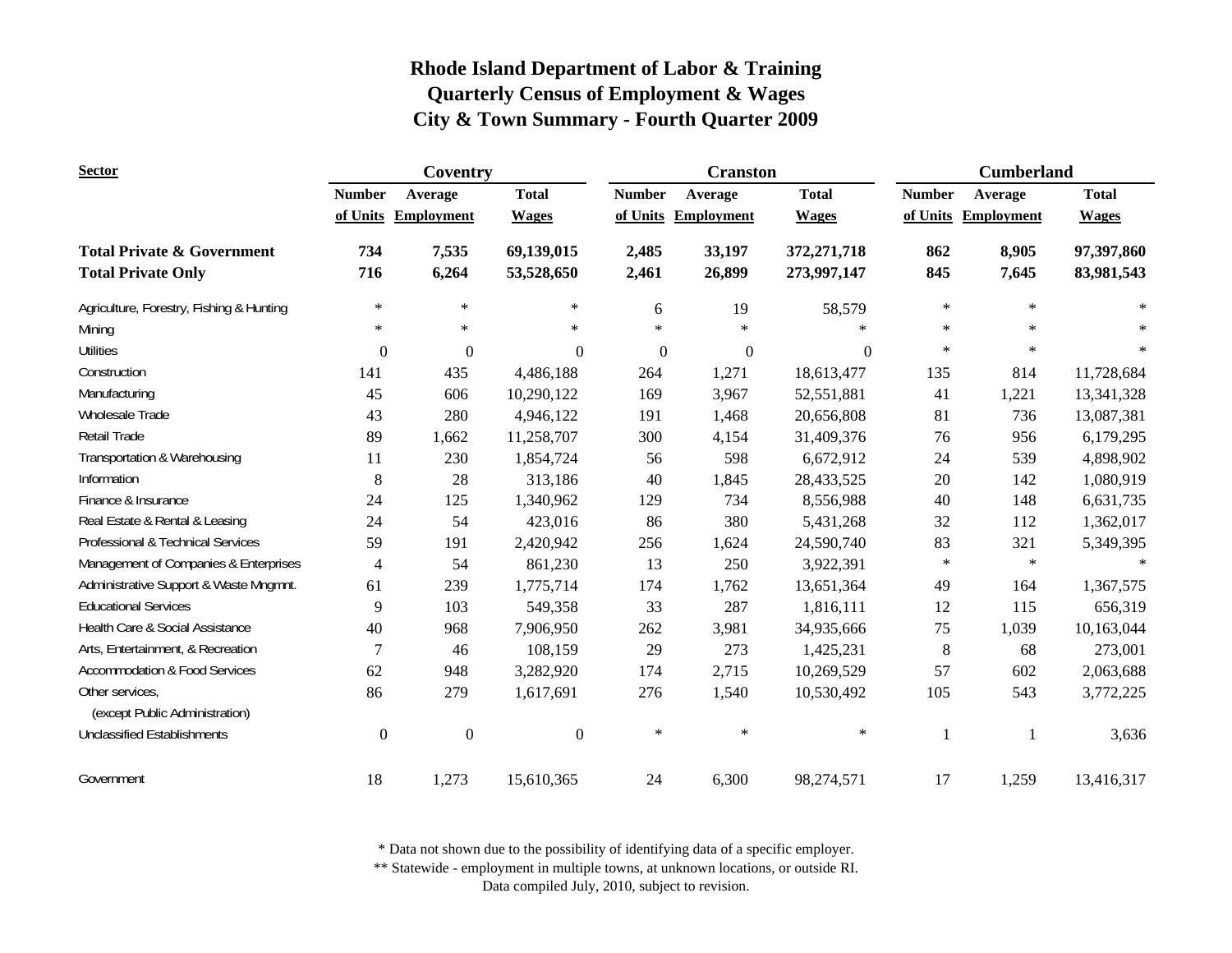| <b>Sector</b>                                     |                  | <b>East Greenwich</b> |                  |                | <b>East Providence</b> |                | <b>Exeter</b>  |                     |                  |
|---------------------------------------------------|------------------|-----------------------|------------------|----------------|------------------------|----------------|----------------|---------------------|------------------|
|                                                   | <b>Number</b>    | Average               | <b>Total</b>     | <b>Number</b>  | Average                | <b>Total</b>   | <b>Number</b>  | Average             | <b>Total</b>     |
|                                                   |                  | of Units Employment   | <b>Wages</b>     |                | of Units Employment    | <b>Wages</b>   |                | of Units Employment | <b>Wages</b>     |
| <b>Total Private &amp; Government</b>             | 729              | 6,872                 | 77,315,231       | 1,465          | 21,644                 | 253,304,810    | 180            | 1,314               | 14,747,749       |
| <b>Total Private Only</b>                         | 715              | 6,136                 | 67,396,740       | 1,442          | 19,775                 | 228,276,455    | 174            | 1,235               | 13,909,959       |
| Agriculture, Forestry, Fishing & Hunting          | 3                | 10                    | 56,892           | $\overline{0}$ | $\overline{0}$         | $\overline{0}$ | 5              | 121                 | 580,982          |
| Mining                                            | $\boldsymbol{0}$ | $\mathbf{0}$          | $\theta$         | $\theta$       | $\Omega$               | 0              | $\Omega$       | $\theta$            | $\Omega$         |
| <b>Utilities</b>                                  | $\Omega$         | $\mathbf{0}$          | $\theta$         | $\Omega$       | $\Omega$               | $\theta$       | $\Omega$       | $\Omega$            | $\theta$         |
| Construction                                      | 39               | 200                   | 2,560,810        | 203            | 912                    | 18,924,788     | 30             | 75                  | 1,281,652        |
| Manufacturing                                     | 27               | 591                   | 6,871,548        | 99             | 2,061                  | 28,426,193     | 7              | 38                  | 438,237          |
| Wholesale Trade                                   | 62               | 297                   | 7,827,944        | 113            | 1,313                  | 17,757,405     | $\ast$         | $\ast$              | $\ast$           |
| Retail Trade                                      | 64               | 714                   | 6,002,568        | 132            | 1,825                  | 13,190,093     | 16             | 60                  | 500,023          |
| Transportation & Warehousing                      | $\ast$           | $\ast$                | $\ast$           | 33             | 131                    | 1,492,542      | 6              | 16                  | 106,781          |
| Information                                       | 13               | 24                    | 448,209          | 22             | 343                    | 4,643,258      | 3              | 9                   | 97,999           |
| Finance & Insurance                               | 51               | 289                   | 4,098,244        | 98             | 3,366                  | 45,394,608     | $\ast$         | $\ast$              | $\ast$           |
| Real Estate & Rental & Leasing                    | 36               | 106                   | 1,240,945        | 41             | 201                    | 2,077,680      | 6              | 12                  | 94,842           |
| Professional & Technical Services                 | 118              | 545                   | 8,958,216        | 172            | 1,242                  | 17,340,209     | 19             | 216                 | 5,555,371        |
| Management of Companies & Enterprises             | $\ast$           | $\ast$                | $\ast$           | 7              | 95                     | 3,777,901      | $\ast$         | $\ast$              | $\ast$           |
| Administrative Support & Waste Mngmnt.            | 46               | 281                   | 2,679,583        | 102            | 1,100                  | 7,955,121      | 22             | 141                 | 1,488,174        |
| <b>Educational Services</b>                       | 13               | 203                   | 1,775,785        | 16             | 409                    | 3,834,625      | 4              | 19                  | 216,513          |
| Health Care & Social Assistance                   | 91               | 1,289                 | 14,655,304       | 138            | 3,934                  | 49,137,663     | 12             | 201                 | 1,561,310        |
| Arts, Entertainment, & Recreation                 | 15               | 125                   | 934,807          | $27\,$         | 656                    | 2,973,309      | $\overline{4}$ | 50                  | 225,252          |
| <b>Accommodation &amp; Food Services</b>          | 55               | 1,018                 | 4,205,614        | 101            | 1,525                  | 5,521,824      | 14             | 170                 | 805,326          |
| Other services,<br>(except Public Administration) | 69               | 295                   | 1,595,217        | 136            | 662                    | 5,828,836      | 14             | 37                  | 205,047          |
| <b>Unclassified Establishments</b>                | $\boldsymbol{0}$ | $\boldsymbol{0}$      | $\boldsymbol{0}$ | $\overline{2}$ | $\boldsymbol{0}$       | 400            | $\mathbf{0}$   | $\mathbf{0}$        | $\boldsymbol{0}$ |
| Government                                        | 14               | 735                   | 9,918,491        | 23             | 1,868                  | 25,028,355     | 6              | 77                  | 837,790          |

\* Data not shown due to the possibility of identifying data of a specific employer.

\*\* Statewide - employment in multiple towns, at unknown locations, or outside RI.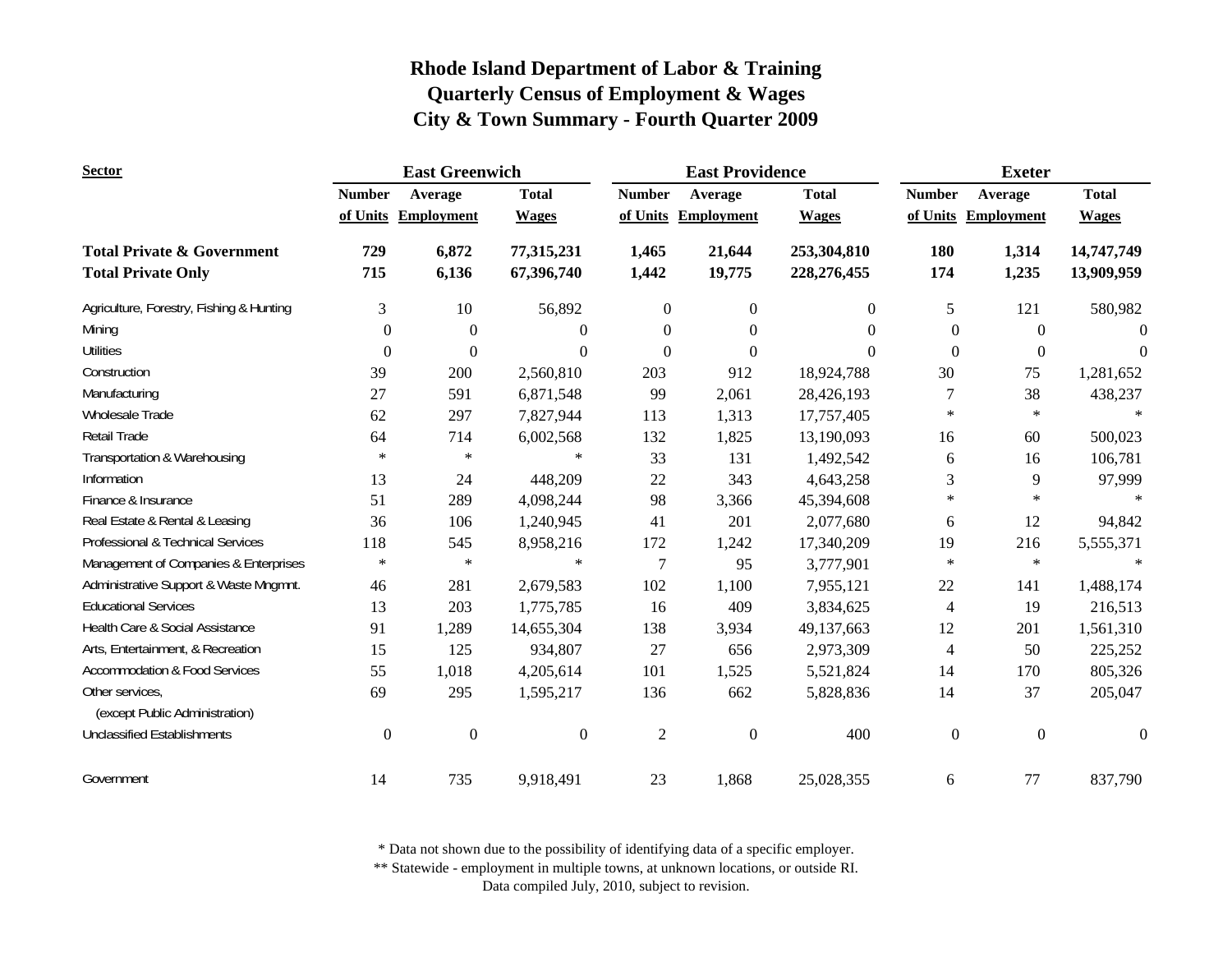| <b>Sector</b>                            |                  | <b>Foster</b>     |                  |                | Glocester           |              | Hopkinton        |                     |                  |
|------------------------------------------|------------------|-------------------|------------------|----------------|---------------------|--------------|------------------|---------------------|------------------|
|                                          | <b>Number</b>    | Average           | <b>Total</b>     | <b>Number</b>  | Average             | <b>Total</b> | <b>Number</b>    | Average             | <b>Total</b>     |
|                                          | of Units         | <b>Employment</b> | <b>Wages</b>     |                | of Units Employment | <b>Wages</b> |                  | of Units Employment | <b>Wages</b>     |
| <b>Total Private &amp; Government</b>    | 100              | 441               | 3,888,068        | 210            | 1,644               | 14,937,962   | 207              | 1,188               | 12,297,391       |
| <b>Total Private Only</b>                | 94               | 330               | 2,772,732        | 193            | 1,139               | 9,206,253    | 196              | 1,067               | 10,987,692       |
| Agriculture, Forestry, Fishing & Hunting | 4                | 22                | 131,471          | $\ast$         | $\ast$              | *            | 7                | 18                  | 153,006          |
| Mining                                   | $\boldsymbol{0}$ | $\boldsymbol{0}$  | $\overline{0}$   | $\ast$         | $\ast$              | $\ast$       | $\ast$           | $\ast$              |                  |
| <b>Utilities</b>                         | $\Omega$         | $\boldsymbol{0}$  | $\Omega$         | $\mathbf{0}$   | $\theta$            | $\Omega$     | $\boldsymbol{0}$ | $\boldsymbol{0}$    | $\Omega$         |
| Construction                             | 23               | 52                | 461,055          | 57             | 143                 | 1,614,148    | 59               | 144                 | 1,528,757        |
| Manufacturing                            | 6                | 4                 | 26,460           | $\ast$         | $\ast$              | $\ast$       | 22               | 329                 | 4,385,046        |
| Wholesale Trade                          | 4                | 7                 | 32,494           | 6              | 6                   | 58,458       | 7                | 22                  | 467,577          |
| Retail Trade                             | 5                | 19                | 75,639           | 20             | 186                 | 946,551      | 16               | 84                  | 539,341          |
| Transportation & Warehousing             | $\ast$           | $\star$           | $\ast$           | 5              | 65                  | 630,448      | $\overline{4}$   | 19                  | 256,325          |
| Information                              | $\ast$           | $\ast$            | $\ast$           | 4              | 20                  | 104,724      | 4                | 13                  | 52,462           |
| Finance & Insurance                      | $\ast$           | $\ast$            | $\ast$           | $\overline{7}$ | 22                  | 235,973      | 3                | 5                   | 55,347           |
| Real Estate & Rental & Leasing           | $\ast$           | $\ast$            | $\ast$           | 4              | 5                   | 139,360      | 3                | $\overline{4}$      | 5,552            |
| Professional & Technical Services        | 9                | 11                | 182,536          | 16             | 73                  | 1,334,736    | 11               | 58                  | 1,157,238        |
| Management of Companies & Enterprises    | $\ast$           | $\ast$            | $\ast$           | $\star$        | $\ast$              | $\ast$       | $\ast$           | $\ast$              |                  |
| Administrative Support & Waste Mngmnt.   | 15               | 19                | 117,999          | 11             | 23                  | 169,151      | 18               | 36                  | 246,750          |
| <b>Educational Services</b>              | $\ast$           | $\star$           | $\star$          | $\ast$         | $\ast$              | $\ast$       | $\ast$           | $\ast$              | $\ast$           |
| Health Care & Social Assistance          | 7                | 40                | 507,689          | 15             | 388                 | 2,827,390    | 14               | 177                 | 1,289,261        |
| Arts, Entertainment, & Recreation        | $\ast$           | $\star$           | $\ast$           | $\mathfrak{Z}$ | 15                  | 143,160      | 6                | 77                  | 269,043          |
| <b>Accommodation &amp; Food Services</b> | 6                | 36                | 116,417          | 15             | 125                 | 405,818      | 6                | 33                  | 147,774          |
| Other services,                          | 4                | 9                 | 31,668           | 23             | 41                  | 318,453      | 13               | 40                  | 164,013          |
| (except Public Administration)           |                  |                   |                  |                |                     |              |                  |                     |                  |
| <b>Unclassified Establishments</b>       | $\boldsymbol{0}$ | $\boldsymbol{0}$  | $\boldsymbol{0}$ | $\ast$         | $\ast$              | $\ast$       | $\boldsymbol{0}$ | $\boldsymbol{0}$    | $\boldsymbol{0}$ |
| Government                               | 6                | 111               | 1,115,336        | 17             | 504                 | 5,731,709    | 11               | 121                 | 1,309,699        |

\* Data not shown due to the possibility of identifying data of a specific employer.

\*\* Statewide - employment in multiple towns, at unknown locations, or outside RI.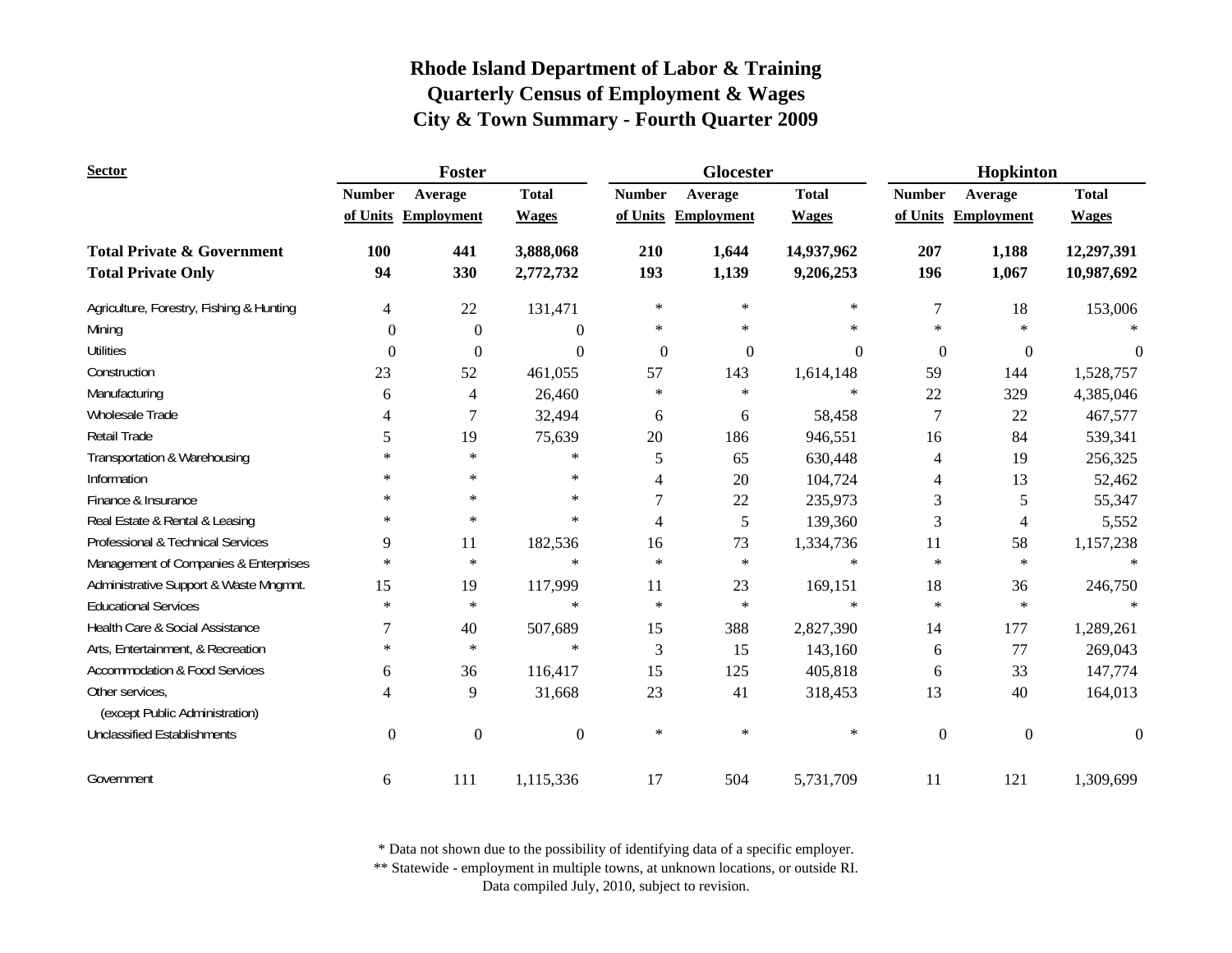| <b>Sector</b>                                     |                  | <b>Jamestown</b>    |                  |                  | <b>Johnston</b>   |                  | Lincoln          |                     |              |
|---------------------------------------------------|------------------|---------------------|------------------|------------------|-------------------|------------------|------------------|---------------------|--------------|
|                                                   | <b>Number</b>    | Average             | <b>Total</b>     | <b>Number</b>    | Average           | <b>Total</b>     | <b>Number</b>    | Average             | <b>Total</b> |
|                                                   |                  | of Units Employment | <b>Wages</b>     | of Units         | <b>Employment</b> | <b>Wages</b>     |                  | of Units Employment | <b>Wages</b> |
| <b>Total Private &amp; Government</b>             | 208              | 1,243               | 12,224,507       | 1,079            | 10,896            | 122,349,180      | 777              | 13,411              | 168,148,341  |
| <b>Total Private Only</b>                         | 196              | 935                 | 9,185,426        | 1,066            | 9,628             | 104,822,578      | 755              | 12,163              | 150,561,199  |
| Agriculture, Forestry, Fishing & Hunting          | $\ast$           | $\ast$              | $\ast$           | 10               | 35                | 91,837           | $\ast$           | $\ast$              | $\ast$       |
| Mining                                            | $\theta$         | $\boldsymbol{0}$    | $\boldsymbol{0}$ | $\ast$           | $\ast$            | $\ast$           | $\mathbf{0}$     | $\theta$            | $\theta$     |
| <b>Utilities</b>                                  | $\Omega$         | $\boldsymbol{0}$    | $\Omega$         | $\ast$           | $\ast$            | $\ast$           | $\ast$           | $\ast$              |              |
| Construction                                      | 27               | 91                  | 1,230,598        | 183              | 690               | 8,421,627        | 98               | 716                 | 11,055,359   |
| Manufacturing                                     | 4                | 9                   | 58,079           | 91               | 1,052             | 12,345,761       | 49               | 2,112               | 25,946,223   |
| <b>Wholesale Trade</b>                            | 17               | 36                  | 792,305          | 54               | 267               | 3,477,808        | 74               | 798                 | 12,207,539   |
| Retail Trade                                      | 12               | 101                 | 516,097          | 131              | 1,476             | 11,685,936       | 57               | 926                 | 7,351,123    |
| Transportation & Warehousing                      | $\ast$           | $\ast$              | $\ast$           | 42               | 222               | 2,763,953        | 21               | 532                 | 5,081,879    |
| Information                                       | 3                | 13                  | 124,511          | 10               | 75                | 1,336,963        | 15               | 275                 | 3,583,134    |
| Finance & Insurance                               | 6                | 25                  | 579,151          | 32               | 1,270             | 25,368,654       | 40               | 2,329               | 30,610,483   |
| Real Estate & Rental & Leasing                    | 8                | 28                  | 153,406          | 30               | 256               | 2,646,742        | 22               | 58                  | 648,757      |
| Professional & Technical Services                 | 44               | 90                  | 1,621,308        | 66               | 135               | 1,716,881        | 107              | 577                 | 11,281,955   |
| Management of Companies & Enterprises             | $\ast$           | $\ast$              | $\ast$           | $\boldsymbol{0}$ | $\boldsymbol{0}$  | $\boldsymbol{0}$ | 7                | 264                 | 16,121,832   |
| Administrative Support & Waste Mngmnt.            | 16               | 58                  | 444,468          | 114              | 1,203             | 10,390,241       | 47               | 501                 | 3,597,965    |
| <b>Educational Services</b>                       | $\ast$           | $\ast$              | $\ast$           | 8                | 20                | 148,229          | 10               | 119                 | 996,715      |
| Health Care & Social Assistance                   | 10               | 134                 | 1,273,321        | 90               | 1,503             | 17,067,365       | 65               | 920                 | 8,314,419    |
| Arts, Entertainment, & Recreation                 | 9                | 103                 | 454,603          | 9                | 47                | 254,693          | 22               | 971                 | 7,297,703    |
| <b>Accommodation &amp; Food Services</b>          | 11               | 140                 | 541,083          | 82               | 843               | 3,152,202        | 53               | 718                 | 2,681,784    |
| Other services,<br>(except Public Administration) | 21               | 78                  | 820,484          | 112              | 502               | 3,177,786        | 65               | 225                 | 1,264,329    |
| <b>Unclassified Establishments</b>                | $\boldsymbol{0}$ | $\boldsymbol{0}$    | $\boldsymbol{0}$ | $\boldsymbol{0}$ | $\boldsymbol{0}$  | $\boldsymbol{0}$ | $\boldsymbol{0}$ | $\boldsymbol{0}$    | $\mathbf{0}$ |
| Government                                        | 12               | 307                 | 3,039,081        | 13               | 1,267             | 17,526,602       | 22               | 1,248               | 17,587,142   |

\* Data not shown due to the possibility of identifying data of a specific employer.

\*\* Statewide - employment in multiple towns, at unknown locations, or outside RI.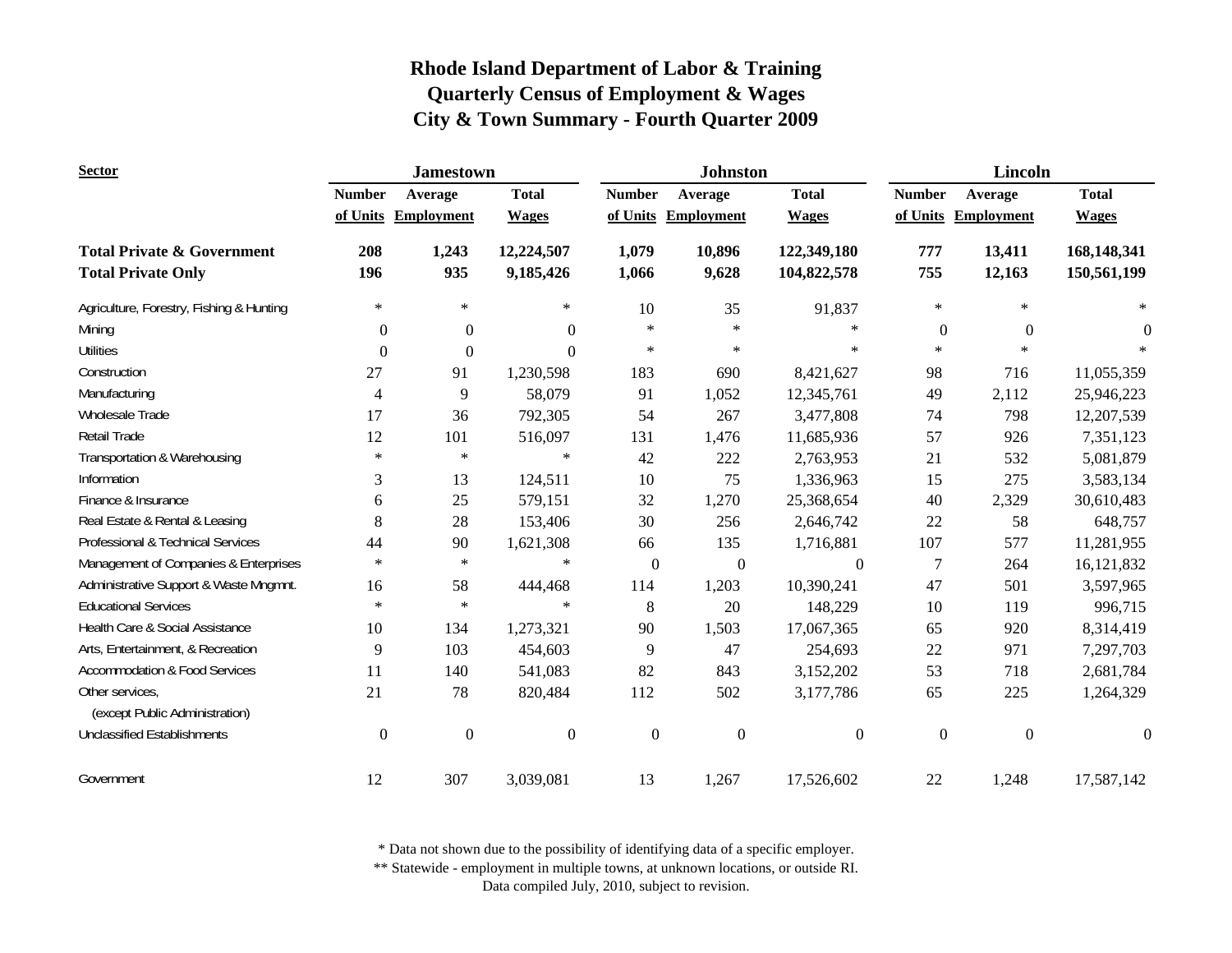| <b>Sector</b>                                     |                  | <b>Little Compton</b> |                  |                  | <b>Middletown</b>   |                  | <b>Narragansett</b> |                     |              |
|---------------------------------------------------|------------------|-----------------------|------------------|------------------|---------------------|------------------|---------------------|---------------------|--------------|
|                                                   | <b>Number</b>    | Average               | <b>Total</b>     | <b>Number</b>    | Average             | <b>Total</b>     | <b>Number</b>       | Average             | <b>Total</b> |
|                                                   |                  | of Units Employment   | <b>Wages</b>     |                  | of Units Employment | <b>Wages</b>     |                     | of Units Employment | <b>Wages</b> |
| <b>Total Private &amp; Government</b>             | 142              | 634                   | 5,671,462        | 760              | 10,657              | 116,538,492      | 481                 | 4,065               | 37,745,459   |
| <b>Total Private Only</b>                         | 136              | 511                   | 4,372,895        | 746              | 9,900               | 107,235,235      | 462                 | 3,059               | 23,461,700   |
| Agriculture, Forestry, Fishing & Hunting          | 7                | 33                    | 121,909          | 5                | 70                  | 551,636          | 7                   | 22                  | 184,256      |
| Mining                                            | $\boldsymbol{0}$ | $\mathbf{0}$          | $\boldsymbol{0}$ | $\ast$           | $\ast$              | $\ast$           | $\mathbf{0}$        | $\boldsymbol{0}$    | $\theta$     |
| <b>Utilities</b>                                  | $\mathbf{0}$     | $\boldsymbol{0}$      | $\theta$         | $\ast$           | $\ast$              | $\ast$           | $\theta$            | $\Omega$            | $\theta$     |
| Construction                                      | 29               | 105                   | 1,385,264        | 70               | 371                 | 4,724,916        | 48                  | 110                 | 977,662      |
| Manufacturing                                     | $\ast$           | $\star$               | $\ast$           | 19               | 300                 | 5,047,650        | 19                  | 91                  | 1,203,982    |
| Wholesale Trade                                   | 6                | 8                     | 133,988          | 38               | 155                 | 2,166,291        | 24                  | 70                  | 1,286,938    |
| Retail Trade                                      | 9                | 30                    | 108,349          | 99               | 1,523               | 11,519,269       | 49                  | 651                 | 4,643,955    |
| Transportation & Warehousing                      | $\ast$           | $\star$               | $\ast$           | 9                | 102                 | 1,101,113        | 8                   | 78                  | 691,440      |
| Information                                       | $\mathbf{0}$     | $\mathbf{0}$          | $\overline{0}$   | 14               | 291                 | 5,365,604        | 3                   | 9                   | 247,481      |
| Finance & Insurance                               | $\ast$           | $\star$               | $\ast$           | 27               | 525                 | 10,138,261       | 17                  | 48                  | 945,389      |
| Real Estate & Rental & Leasing                    | 5                | 6                     | 224,888          | 38               | 133                 | 1,302,835        | 27                  | 90                  | 845,120      |
| Professional & Technical Services                 | 14               | 17                    | 398,536          | 107              | 2,008               | 36,520,598       | 50                  | 87                  | 1,467,145    |
| Management of Companies & Enterprises             | $\boldsymbol{0}$ | $\boldsymbol{0}$      | $\boldsymbol{0}$ | 5                | 272                 | 3,209,534        | $\ast$              | $\star$             | $\ast$       |
| Administrative Support & Waste Mngmnt.            | 20               | 71                    | 489,348          | 44               | 190                 | 1,691,640        | 30                  | 71                  | 645,483      |
| <b>Educational Services</b>                       | $\ast$           | $\ast$                | $\ast$           | 12               | 248                 | 2,564,138        | 7                   | 10                  | 63,121       |
| Health Care & Social Assistance                   | $\ast$           | $\ast$                | $\ast$           | 78               | 1,620               | 11,653,122       | 43                  | 460                 | 4,672,616    |
| Arts, Entertainment, & Recreation                 | 8                | 71                    | 463,146          | 16               | 154                 | 796,880          | 13                  | 105                 | 986,160      |
| <b>Accommodation &amp; Food Services</b>          | 8                | 55                    | 153,526          | 88               | 1,451               | 6,072,100        | $70\,$              | 982                 | 3,379,178    |
| Other services,<br>(except Public Administration) | 20               | 42                    | 243,416          | 75               | 460                 | 2,294,677        | 46                  | 174                 | 1,182,142    |
| <b>Unclassified Establishments</b>                | $\boldsymbol{0}$ | $\boldsymbol{0}$      | $\boldsymbol{0}$ | $\boldsymbol{0}$ | $\boldsymbol{0}$    | $\boldsymbol{0}$ | $\ast$              | $\ast$              | $\ast$       |
| Government                                        | 6                | 124                   | 1,298,567        | 14               | 758                 | 9,303,257        | 19                  | 1,005               | 14,283,759   |

\* Data not shown due to the possibility of identifying data of a specific employer.

\*\* Statewide - employment in multiple towns, at unknown locations, or outside RI.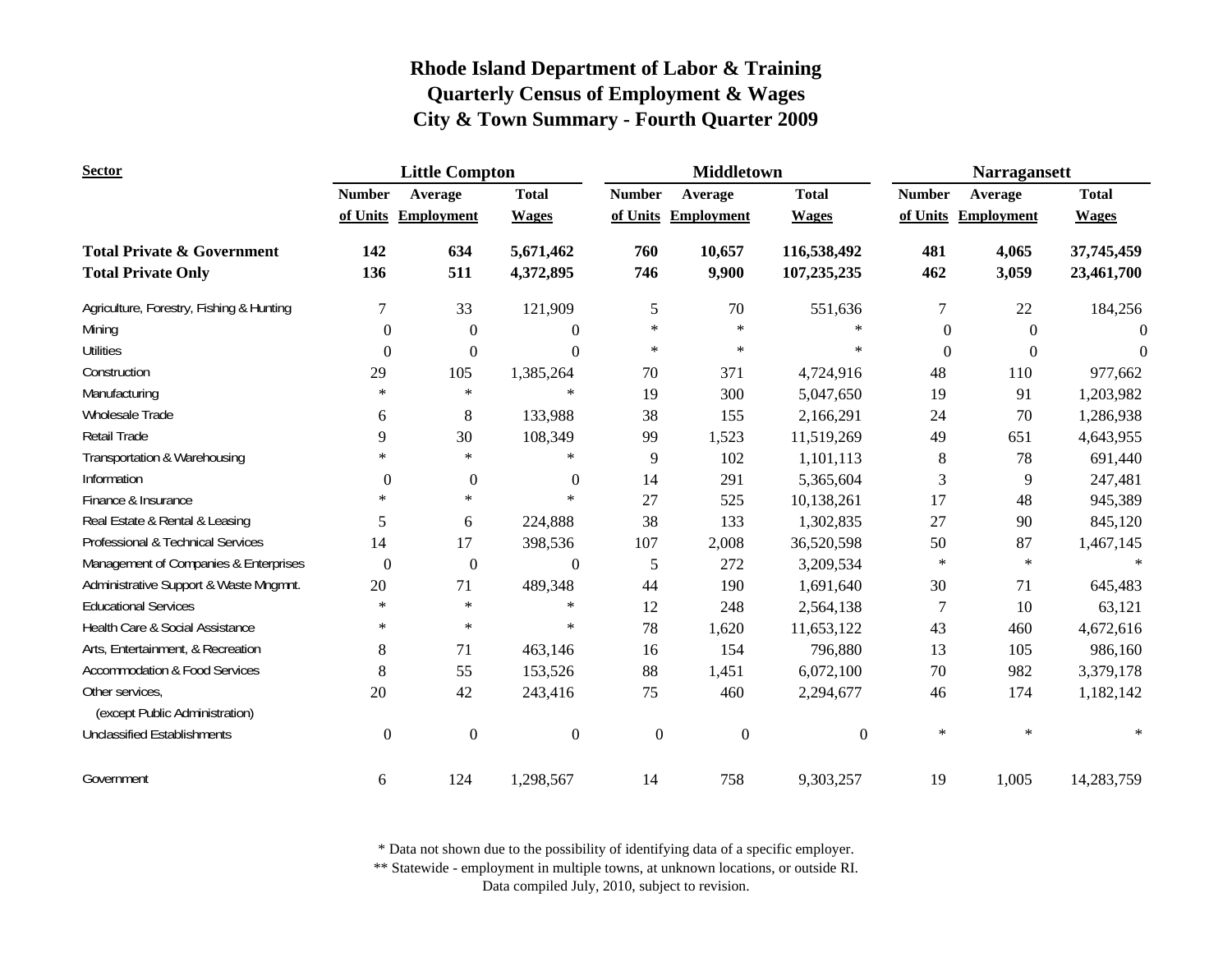| <b>Sector</b>                                     |               | <b>Newport</b>      |               |                  | <b>New Shoreham</b> |                  | <b>North Kingstown</b> |                   |              |
|---------------------------------------------------|---------------|---------------------|---------------|------------------|---------------------|------------------|------------------------|-------------------|--------------|
|                                                   | <b>Number</b> | Average             | <b>Total</b>  | <b>Number</b>    | Average             | <b>Total</b>     | <b>Number</b>          | Average           | <b>Total</b> |
|                                                   |               | of Units Employment | <b>Wages</b>  | of Units         | <b>Employment</b>   | <b>Wages</b>     | of Units               | <b>Employment</b> | <b>Wages</b> |
| <b>Total Private &amp; Government</b>             | 1,255         | 17,381              | 224,761,322   | 215              | 606                 | 6,030,010        | 1,016                  | 14,480            | 168,776,405  |
| <b>Total Private Only</b>                         | 1,219         | 12,104              | 110,589,455   | 199              | 490                 | 4,789,438        | 996                    | 12,897            | 148,308,751  |
| Agriculture, Forestry, Fishing & Hunting          | 4             | 32                  | 348,814       | $\ast$           | $\ast$              | $\ast$           | 11                     | 38                | 523,581      |
| Mining                                            | $\mathbf{0}$  | $\mathbf{0}$        | $\theta$      | $\boldsymbol{0}$ | $\boldsymbol{0}$    | $\boldsymbol{0}$ | $\boldsymbol{0}$       | $\boldsymbol{0}$  | $\Omega$     |
| <b>Utilities</b>                                  | $\mathbf{0}$  | $\mathbf{0}$        | $\Omega$      | $\ast$           | $\ast$              | $\ast$           | $\ast$                 | $\ast$            |              |
| Construction                                      | 98            | 472                 | 6,789,111     | 38               | 77                  | 954,912          | 121                    | 494               | 6,383,220    |
| Manufacturing                                     | 27            | 133                 | 1,649,951     | $\ast$           | $\ast$              | $\ast$           | 68                     | 4,348             | 66,831,144   |
| Wholesale Trade                                   | 60            | 208                 | 3,592,866     | $\ast$           | $\ast$              | $\star$          | 91                     | 412               | 7,139,244    |
| Retail Trade                                      | 203           | 1,430               | 8,607,762     | 38               | 81                  | 738,063          | 101                    | 1,958             | 12,983,143   |
| Transportation & Warehousing                      | 41            | 307                 | 1,833,158     | 5                | 12                  | 44,734           | 39                     | 448               | 4,471,344    |
| Information                                       | 24            | 246                 | 2,531,853     | $\star$          | $\ast$              | $\ast$           | 23                     | 250               | 4,184,857    |
| Finance & Insurance                               | 39            | 195                 | 2,920,614     | $\ast$           | $\ast$              | $\star$          | 39                     | 166               | 2,124,722    |
| Real Estate & Rental & Leasing                    | 57            | 312                 | 3,021,250     | 14               | 40                  | 223,767          | 34                     | 66                | 628,010      |
| Professional & Technical Services                 | 139           | 720                 | 14,639,226    | 5                | 6                   | 45,995           | 135                    | 421               | 10,009,101   |
| Management of Companies & Enterprises             | $\ast$        | $\ast$              | $\ast$        | $\ast$           | $\ast$              | $\ast$           | 12                     | 609               | 6,798,887    |
| Administrative Support & Waste Mngmnt.            | 75            | 448                 | 5,087,766     | 10               | 29                  | 360,370          | 67                     | 357               | 2,898,435    |
| <b>Educational Services</b>                       | 17            | 724                 | 7,771,264     | $\ast$           | $\ast$              | $\ast$           | 20                     | 128               | 1,274,572    |
| Health Care & Social Assistance                   | 80            | 1,694               | 19,903,635    | $\mathbf{2}$     | 10                  | 117,471          | 70                     | 1,491             | 11,827,747   |
| Arts, Entertainment, & Recreation                 | 46            | 914                 | 6,867,278     | 9                | 17                  | 478,076          | 25                     | 228               | 1,835,603    |
| <b>Accommodation &amp; Food Services</b>          | 170           | 3,324               | 17,737,635    | 51               | 162                 | 1,213,336        | 63                     | 951               | 3,310,563    |
| Other services,<br>(except Public Administration) | 131           | 757                 | 5,799,743     | 12               | 18                  | 115,513          | 73                     | 414               | 2,559,433    |
| <b>Unclassified Establishments</b>                | $\ast$        | $\ast$              | $\ast$        | $\boldsymbol{0}$ | $\boldsymbol{0}$    | $\boldsymbol{0}$ | $\ast$                 | $\ast$            | $\ast$       |
| Government                                        | 36            | 5,277               | 114, 171, 867 | 16               | 116                 | 1,240,572        | 20                     | 1,585             | 20,467,654   |

\* Data not shown due to the possibility of identifying data of a specific employer.

\*\* Statewide - employment in multiple towns, at unknown locations, or outside RI.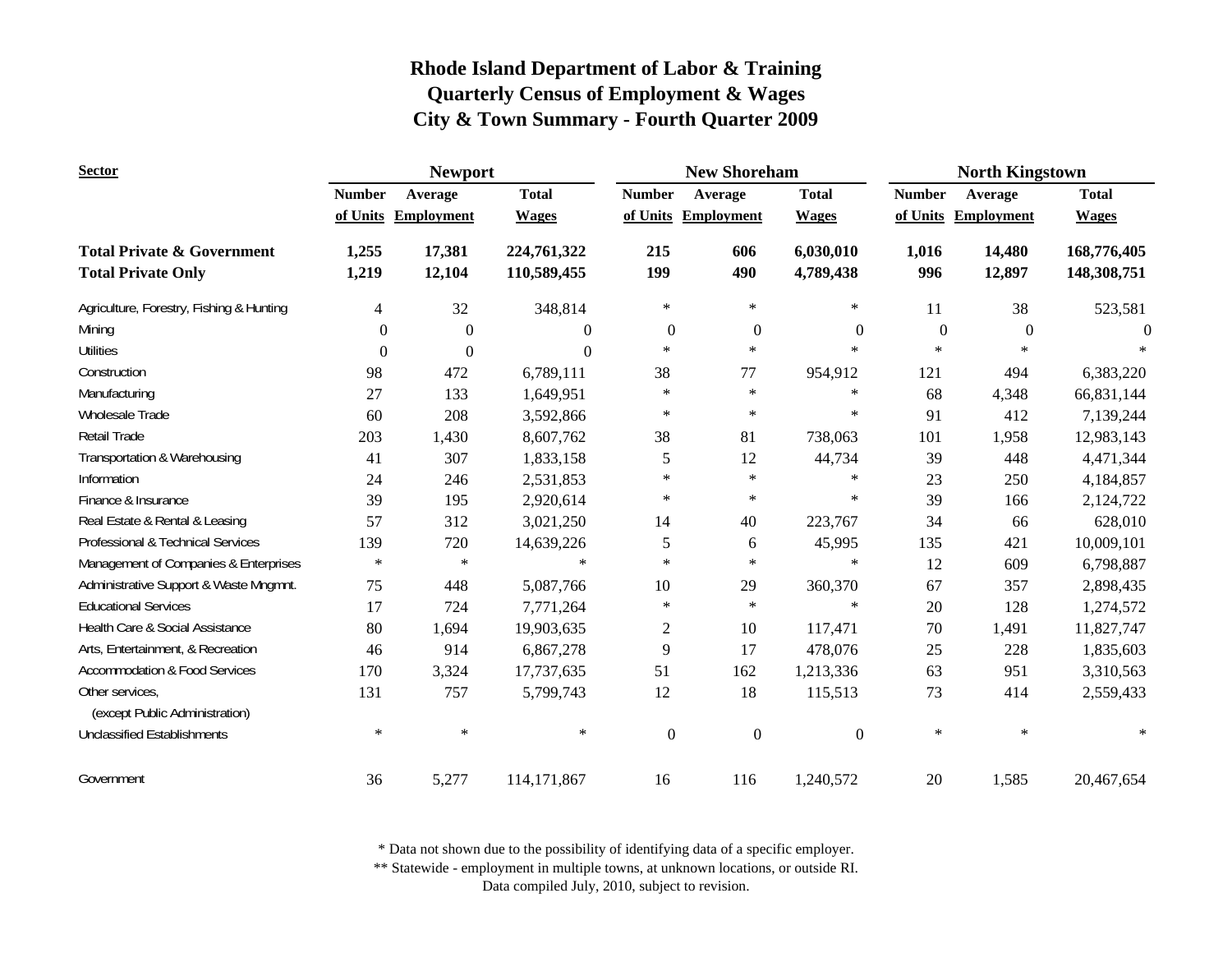| <b>Sector</b>                                                      |                  | <b>North Providence</b> |                          |                  | <b>North Smithfield</b> |                  | Pawtucket        |                   |                |
|--------------------------------------------------------------------|------------------|-------------------------|--------------------------|------------------|-------------------------|------------------|------------------|-------------------|----------------|
|                                                                    | <b>Number</b>    | Average                 | <b>Total</b>             | <b>Number</b>    | Average                 | <b>Total</b>     | <b>Number</b>    | Average           | <b>Total</b>   |
|                                                                    |                  | of Units Employment     | <b>Wages</b>             |                  | of Units Employment     | <b>Wages</b>     | of Units         | <b>Employment</b> | <b>Wages</b>   |
| <b>Total Private &amp; Government</b><br><b>Total Private Only</b> | 710<br>700       | 7,332<br>6,427          | 67,318,698<br>56,745,700 | 376<br>367       | 3,710                   | 34,453,045       | 1,550            | 24,094            | 270,742,667    |
|                                                                    |                  |                         |                          |                  | 3,284                   | 29,532,333       | 1,525            | 21,744            | 233,313,498    |
| Agriculture, Forestry, Fishing & Hunting                           | $\overline{0}$   | $\mathbf{0}$            | $\overline{0}$           | $\ast$           | $\ast$                  | $\ast$           | $\boldsymbol{0}$ | $\mathbf{0}$      | $\overline{0}$ |
| Mining                                                             | $\boldsymbol{0}$ | $\boldsymbol{0}$        | $\Omega$                 | $\ast$           | $\ast$                  | $\ast$           | $\boldsymbol{0}$ | $\theta$          | $\theta$       |
| <b>Utilities</b>                                                   | $\Omega$         | $\Omega$                | $\theta$                 | $\Omega$         | $\boldsymbol{0}$        | $\Omega$         | 3                | 37                | 556,427        |
| Construction                                                       | 75               | 253                     | 3,183,194                | 73               | 178                     | 2,023,689        | 151              | 770               | 12,638,020     |
| Manufacturing                                                      | 40               | 370                     | 3,840,961                | 21               | 434                     | 4,848,713        | 159              | 4,117             | 45,382,934     |
| Wholesale Trade                                                    | 34               | 208                     | 3,788,004                | 23               | 130                     | 1,988,118        | 78               | 432               | 6,302,663      |
| <b>Retail Trade</b>                                                | 105              | 967                     | 5,875,086                | 40               | 684                     | 5,678,141        | 171              | 1,592             | 11,703,071     |
| Transportation & Warehousing                                       | 14               | 96                      | 787,530                  | 12               | 65                      | 1,046,726        | 41               | 506               | 4,609,473      |
| Information                                                        | 9                | 34                      | 362,141                  | $\ast$           | $\ast$                  | $\ast$           | 24               | 157               | 2,681,475      |
| Finance & Insurance                                                | 31               | 159                     | 2,070,889                | 12               | 39                      | 432,850          | 59               | 898               | 11,665,367     |
| Real Estate & Rental & Leasing                                     | 29               | 111                     | 838,501                  | 11               | 20                      | 245,876          | 53               | 219               | 3,190,312      |
| Professional & Technical Services                                  | 56               | 168                     | 2,272,231                | 41               | 241                     | 3,474,139        | 125              | 649               | 8,414,953      |
| Management of Companies & Enterprises                              | $\ast$           | $\ast$                  | $\ast$                   | $\boldsymbol{0}$ | $\boldsymbol{0}$        | $\mathbf{0}$     | $\ast$           | $\ast$            | $\ast$         |
| Administrative Support & Waste Mngmnt.                             | 57               | 446                     | 2,288,577                | 20               | 59                      | 505,586          | 92               | 1,690             | 11,358,972     |
| <b>Educational Services</b>                                        | 3                | $\overline{4}$          | 11,683                   | 3                | 6                       | 10,652           | 22               | 403               | 3,109,848      |
| Health Care & Social Assistance                                    | 77               | 2,568                   | 26,775,268               | 41               | 772                     | 5,992,270        | 180              | 5,702             | 62,514,582     |
| Arts, Entertainment, & Recreation                                  | 6                | 48                      | 162,108                  | 6                | 39                      | 171,491          | 21               | 214               | 2,010,817      |
| <b>Accommodation &amp; Food Services</b>                           | 67               | 659                     | 2,389,244                | 20               | 406                     | 1,229,295        | 132              | 1,536             | 5,426,963      |
| Other services,<br>(except Public Administration)                  | 95               | 318                     | 1,974,700                | 37               | 157                     | 1,088,881        | 204              | 1,326             | 9,101,145      |
| <b>Unclassified Establishments</b>                                 | $\ast$           | $\ast$                  | $\ast$                   | $\boldsymbol{0}$ | $\boldsymbol{0}$        | $\boldsymbol{0}$ | $\ast$           | $\ast$            | $\ast$         |
| Government                                                         | 10               | 905                     | 10,572,998               | 9                | 426                     | 4,920,712        | 25               | 2,351             | 37,429,169     |

\* Data not shown due to the possibility of identifying data of a specific employer.

\*\* Statewide - employment in multiple towns, at unknown locations, or outside RI.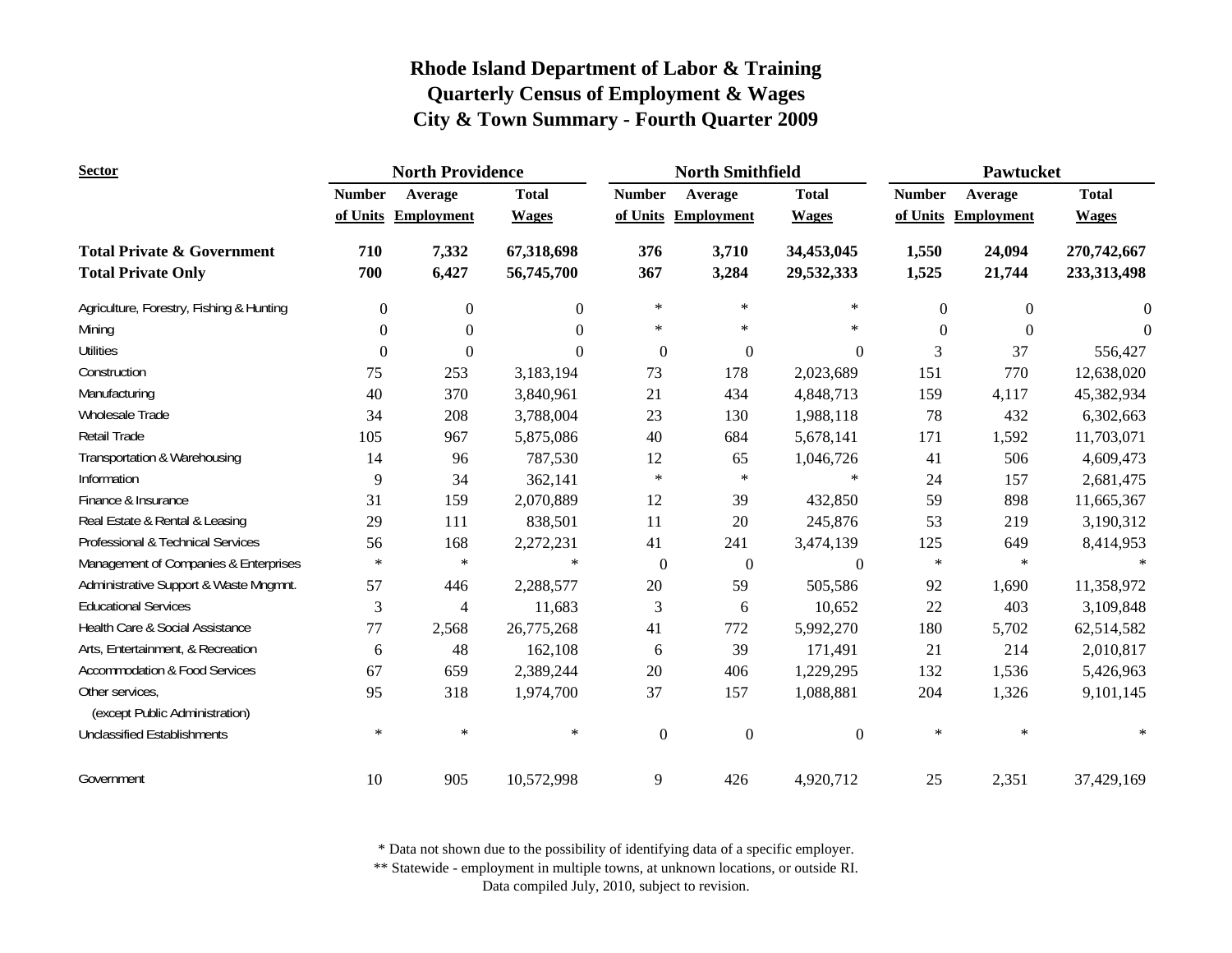| <b>Sector</b>                            | Portsmouth       |                     |                  |               | Providence          |                | <b>Richmond</b>  |                     |              |
|------------------------------------------|------------------|---------------------|------------------|---------------|---------------------|----------------|------------------|---------------------|--------------|
|                                          | <b>Number</b>    | Average             | <b>Total</b>     | <b>Number</b> | Average             | <b>Total</b>   | <b>Number</b>    | Average             | <b>Total</b> |
|                                          |                  | of Units Employment | <b>Wages</b>     |               | of Units Employment | <b>Wages</b>   |                  | of Units Employment | <b>Wages</b> |
| <b>Total Private &amp; Government</b>    | 534              | 5,797               | 77,567,162       | 5,633         | 107,130             | 1,431,402,852  | 150              | 1,856               | 19,481,343   |
| <b>Total Private Only</b>                | 519              | 5,039               | 69,544,724       | 5,521         | 92,222              | 1,179,054,518  | 143              | 1,143               | 8,881,385    |
| Agriculture, Forestry, Fishing & Hunting | 16               | 53                  | 298,057          | $\star$       | $\ast$              | $\ast$         | 6                | 22                  | 262,147      |
| Mining                                   | $\boldsymbol{0}$ | $\mathbf{0}$        | $\boldsymbol{0}$ | $\mathbf{0}$  | $\mathbf{0}$        | $\overline{0}$ | $\ast$           | $\ast$              |              |
| <b>Utilities</b>                         | $\ast$           | $\ast$              | $\ast$           | 6             | 523                 | 11,222,537     | $\mathbf{0}$     | $\theta$            | $\Omega$     |
| Construction                             | 79               | 293                 | 3,465,203        | 286           | 2,019               | 37,405,159     | 23               | 91                  | 949,455      |
| Manufacturing                            | 28               | 1,906               | 40,438,849       | 295           | 4,626               | 47,752,944     | 6                | 83                  | 1,281,922    |
| Wholesale Trade                          | 29               | 102                 | 1,590,983        | 257           | 2,309               | 34,165,590     | 6                | 32                  | 462,564      |
| <b>Retail Trade</b>                      | 61               | 479                 | 4,549,973        | 631           | 6,647               | 41,171,414     | 21               | 321                 | 2,213,256    |
| Transportation & Warehousing             | $\overline{7}$   | 82                  | 667,412          | 77            | 665                 | 6,449,539      | $\ast$           | $\ast$              |              |
| Information                              | 11               | 65                  | 874,696          | 158           | 3,324               | 54,188,540     | $\ast$           | $\ast$              |              |
| Finance & Insurance                      | 20               | 88                  | 1,314,886        | 336           | 5,067               | 114,599,345    | $\overline{4}$   | 43                  | 433,229      |
| Real Estate & Rental & Leasing           | 11               | 125                 | 808,825          | 192           | 1,446               | 16,298,469     | $\ast$           | $\ast$              | $\ast$       |
| Professional & Technical Services        | 65               | 150                 | 2,460,580        | 908           | 6,117               | 122,033,732    | 9                | 43                  | 610,284      |
| Management of Companies & Enterprises    | $\ast$           | $\ast$              | $\ast$           | 47            | 1,744               | 51,638,857     | $\theta$         | $\mathbf{0}$        | $\theta$     |
| Administrative Support & Waste Mngmnt.   | 29               | 173                 | 2,159,878        | 303           | 7,055               | 52,401,602     | 10               | 59                  | 431,401      |
| <b>Educational Services</b>              | 14               | 277                 | 2,620,593        | 109           | 11,752              | 144,867,788    | $\mathfrak{Z}$   | 4                   | 33,150       |
| Health Care & Social Assistance          | 34               | 475                 | 3,955,873        | 585           | 25,270              | 362,702,108    | 9                | 77                  | 632,387      |
| Arts, Entertainment, & Recreation        | 11               | 93                  | 651,716          | 64            | 1,023               | 6,272,936      | $\overline{7}$   | 123                 | 427,598      |
| <b>Accommodation &amp; Food Services</b> | 39               | 464                 | 1,899,770        | 518           | 8,127               | 39,275,580     | 13               | 173                 | 615,444      |
| Other services,                          | 57               | 181                 | 1,379,445        | 747           | 4,494               | 36,519,484     | $20\,$           | 46                  | 214,709      |
| (except Public Administration)           |                  |                     |                  |               |                     |                |                  |                     |              |
| <b>Unclassified Establishments</b>       | $\mathbf{0}$     | $\boldsymbol{0}$    | $\boldsymbol{0}$ | $\star$       | $\ast$              | $\ast$         | $\boldsymbol{0}$ | $\boldsymbol{0}$    | $\mathbf{0}$ |
| Government                               | 15               | 756                 | 8,022,438        | 112           | 14,908              | 252,348,334    | 7                | 712                 | 10,599,958   |

\* Data not shown due to the possibility of identifying data of a specific employer.

\*\* Statewide - employment in multiple towns, at unknown locations, or outside RI.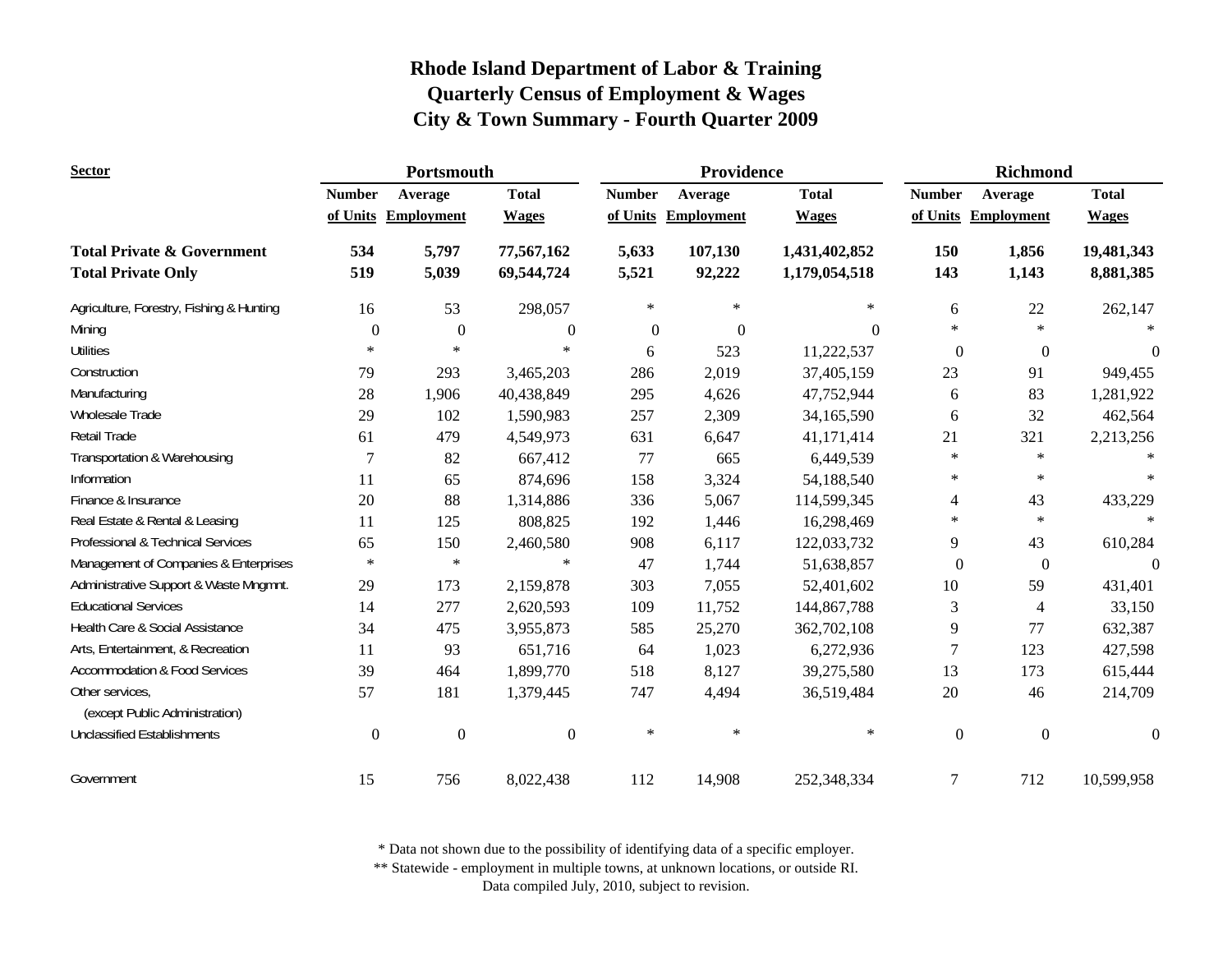| <b>Sector</b>                                     |               | <b>Scituate</b>     |              |                  | <b>Smithfield</b>   |                  | <b>South Kingstown</b> |                     |              |
|---------------------------------------------------|---------------|---------------------|--------------|------------------|---------------------|------------------|------------------------|---------------------|--------------|
|                                                   | <b>Number</b> | Average             | <b>Total</b> | <b>Number</b>    | Average             | <b>Total</b>     | <b>Number</b>          | Average             | <b>Total</b> |
|                                                   |               | of Units Employment | <b>Wages</b> |                  | of Units Employment | <b>Wages</b>     |                        | of Units Employment | <b>Wages</b> |
| <b>Total Private &amp; Government</b>             | 251           | 1,576               | 16,170,479   | 827              | 13,298              | 234,326,537      | 1,024                  | 13,746              | 140,020,003  |
| <b>Total Private Only</b>                         | 238           | 917                 | 7,122,417    | 812              | 12,622              | 225,584,639      | 1,002                  | 9,835               | 91,319,210   |
| Agriculture, Forestry, Fishing & Hunting          | 11            | 59                  | 306,574      | $\ast$           | $\ast$              | $\ast$           | 19                     | 88                  | 698,653      |
| Mining                                            | $\mathbf{0}$  | $\mathbf{0}$        | $\theta$     | $\ast$           | $\ast$              | $\star$          | $\ast$                 | $\ast$              |              |
| <b>Utilities</b>                                  | $\Omega$      | $\Omega$            | $\Omega$     | $\mathbf{0}$     | $\mathbf{0}$        | $\theta$         | $\ast$                 | $\ast$              |              |
| Construction                                      | 60            | 138                 | 1,598,225    | 135              | 982                 | 14,461,773       | 119                    | 277                 | 3,305,629    |
| Manufacturing                                     | 12            | 28                  | 209,302      | 68               | 1,271               | 17,210,244       | 29                     | 744                 | 9,677,808    |
| Wholesale Trade                                   | 8             | 14                  | 244,193      | 58               | 749                 | 17,504,687       | 60                     | 792                 | 13,408,664   |
| <b>Retail Trade</b>                               | 18            | 192                 | 1,317,555    | 107              | 2,342               | 14,521,670       | 121                    | 1,338               | 9,899,546    |
| Transportation & Warehousing                      | 12            | 46                  | 279,040      | 14               | 72                  | 828,733          | 11                     | 176                 | 1,009,720    |
| Information                                       | 4             | 23                  | 132,992      | 18               | 241                 | 3,963,375        | 16                     | 147                 | 2,105,150    |
| Finance & Insurance                               | 6             | 14                  | 204,616      | 46               | 2,277               | 115,758,377      | 40                     | 243                 | 4,062,664    |
| Real Estate & Rental & Leasing                    | 5             | 8                   | 155,954      | $20\,$           | 62                  | 870,088          | 27                     | 365                 | 1,043,360    |
| Professional & Technical Services                 | 29            | 73                  | 920,436      | 75               | 260                 | 3,674,031        | 122                    | 303                 | 4,530,866    |
| Management of Companies & Enterprises             | $\theta$      | $\boldsymbol{0}$    | $\mathbf{0}$ | 5                | 76                  | 1,209,828        | 6                      | 27                  | 398,495      |
| Administrative Support & Waste Mngmnt.            | 19            | 36                  | 204,200      | 46               | 356                 | 4,804,773        | 69                     | 266                 | 2,229,786    |
| <b>Educational Services</b>                       | $\ast$        | $\ast$              | $\ast$       | $\ast$           | $\ast$              | $\ast$           | 26                     | 265                 | 2,503,489    |
| Health Care & Social Assistance                   | 15            | 76                  | 621,377      | 60               | 1,558               | 12,278,650       | 105                    | 2,554               | 25,320,930   |
| Arts, Entertainment, & Recreation                 | 3             | 29                  | 61,811       | 9                | 47                  | 268,282          | 30                     | 196                 | 1,145,426    |
| <b>Accommodation &amp; Food Services</b>          | 12            | 111                 | 379,472      | 70               | 1,159               | 4,813,429        | 101                    | 1,306               | 4,824,133    |
| Other services.<br>(except Public Administration) | 22            | 70                  | 486,670      | 67               | 319                 | 2,332,116        | 98                     | 728                 | 4,882,122    |
| <b>Unclassified Establishments</b>                | $\ast$        | $\ast$              | $\ast$       | $\boldsymbol{0}$ | $\boldsymbol{0}$    | $\boldsymbol{0}$ | $\ast$                 | $\ast$              | $\ast$       |
| Government                                        | 13            | 659                 | 9,048,062    | 15               | 676                 | 8,741,898        | 22                     | 3,910               | 48,700,793   |

\* Data not shown due to the possibility of identifying data of a specific employer.

\*\* Statewide - employment in multiple towns, at unknown locations, or outside RI.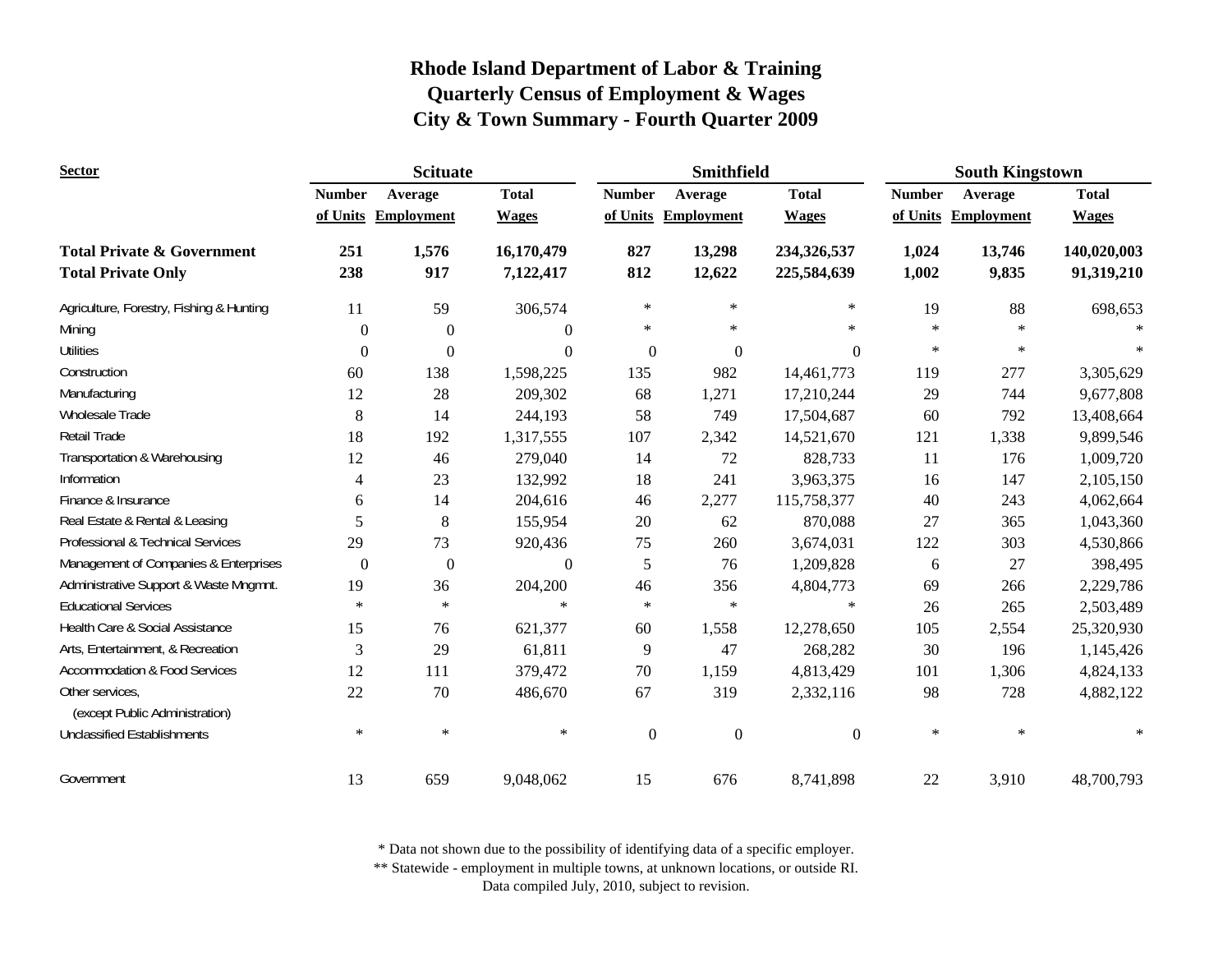| <b>Sector</b>                                     | <b>Tiverton</b>  |                   |                  |                  | Warren            |                  | <b>Warwick</b>   |                   |              |
|---------------------------------------------------|------------------|-------------------|------------------|------------------|-------------------|------------------|------------------|-------------------|--------------|
|                                                   | <b>Number</b>    | Average           | <b>Total</b>     | <b>Number</b>    | Average           | <b>Total</b>     | <b>Number</b>    | Average           | <b>Total</b> |
|                                                   | of Units         | <b>Employment</b> | <b>Wages</b>     | of Units         | <b>Employment</b> | <b>Wages</b>     | of Units         | <b>Employment</b> | <b>Wages</b> |
| <b>Total Private &amp; Government</b>             | 399              | 2,524             | 25,467,756       | 373              | 3,517             | 32,425,733       | 3,243            | 47,988            | 507,218,178  |
| <b>Total Private Only</b>                         | 384              | 2,017             | 19,021,424       | 365              | 3,351             | 29,709,290       | 3,210            | 43,803            | 440,617,515  |
| Agriculture, Forestry, Fishing & Hunting          | 10               | 39                | 156,215          | $\ast$           | $\ast$            | $\ast$           | $\overline{4}$   | 18                | 76,298       |
| Mining                                            | $\star$          | $\ast$            | $\ast$           | $\boldsymbol{0}$ | $\theta$          | $\overline{0}$   | $\boldsymbol{0}$ | $\theta$          | $\Omega$     |
| <b>Utilities</b>                                  | $\ast$           | $\ast$            | $\ast$           | $\boldsymbol{0}$ | $\mathbf{0}$      | $\Omega$         | $\ast$           | $\ast$            | $\ast$       |
| Construction                                      | 63               | 216               | 1,866,077        | 46               | 131               | 1,278,170        | 328              | 1,887             | 28,954,420   |
| Manufacturing                                     | 12               | 60                | 357,922          | 43               | 725               | 7,945,011        | 165              | 3,320             | 43,450,651   |
| <b>Wholesale Trade</b>                            | 27               | 99                | 1,382,353        | 15               | 132               | 1,894,055        | 232              | 1,681             | 24,750,252   |
| Retail Trade                                      | 57               | 464               | 4,792,830        | 41               | 282               | 1,564,419        | 437              | 8,054             | 52,912,457   |
| Transportation & Warehousing                      | $\ast$           | $\ast$            | $\ast$           | 7                | 274               | 1,459,076        | 88               | 2,103             | 20,689,861   |
| Information                                       | 7                | 24                | 957,089          | 5                | 36                | 375,337          | 45               | 558               | 7,667,672    |
| Finance & Insurance                               | 13               | 55                | 734,232          | 15               | 204               | 2,394,158        | 197              | 2,974             | 42,220,759   |
| Real Estate & Rental & Leasing                    | 8                | 7                 | 67,477           | 10               | 18                | 141,119          | 130              | 1,211             | 10,389,057   |
| Professional & Technical Services                 | 45               | 139               | 2,531,617        | 29               | 98                | 1,211,090        | 384              | 1,882             | 28,810,384   |
| Management of Companies & Enterprises             | $\ast$           | $\ast$            | $\ast$           | $\ast$           | $\ast$            | $\ast$           | 21               | 1,341             | 19,271,044   |
| Administrative Support & Waste Mngmnt.            | 24               | 71                | 764,270          | 21               | 156               | 1,123,097        | 209              | 2,046             | 17,834,181   |
| <b>Educational Services</b>                       | 3                | $\boldsymbol{6}$  | 10,653           | 5                | 68                | 726,386          | 41               | 1,049             | 10,838,242   |
| Health Care & Social Assistance                   | 25               | 324               | 2,774,744        | 34               | 576               | 6,728,783        | 336              | 8,564             | 97,881,788   |
| Arts, Entertainment, & Recreation                 | 6                | 29                | 288,869          | $\overline{7}$   | 35                | 159,513          | 42               | 483               | 2,631,657    |
| <b>Accommodation &amp; Food Services</b>          | 28               | 268               | 933,304          | 39               | 465               | 1,530,191        | 233              | 4,922             | 20,779,942   |
| Other services,<br>(except Public Administration) | 45               | 120               | 597,524          | 44               | 145               | 1,026,424        | 315              | 1,710             | 11,458,850   |
| <b>Unclassified Establishments</b>                | $\boldsymbol{0}$ | $\boldsymbol{0}$  | $\boldsymbol{0}$ | $\boldsymbol{0}$ | $\mathbf{0}$      | $\boldsymbol{0}$ | $\ast$           | $\ast$            | $\ast$       |
| Government                                        | 15               | 507               | 6,446,332        | 8                | 165               | 2,716,443        | 33               | 4,186             | 66,600,663   |

\* Data not shown due to the possibility of identifying data of a specific employer.

\*\* Statewide - employment in multiple towns, at unknown locations, or outside RI.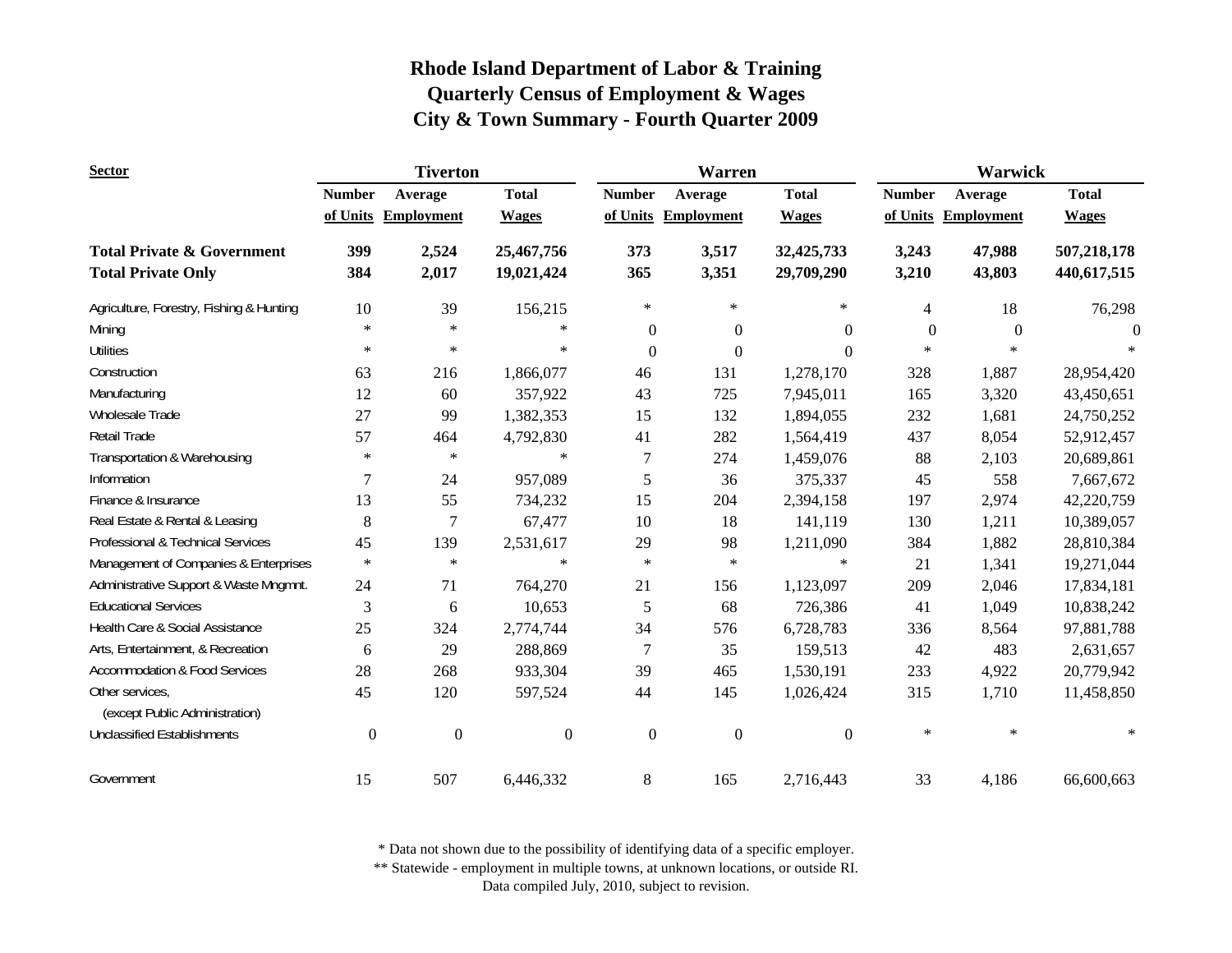| <b>Sector</b>                                     | Westerly         |                     |                  | <b>West Greenwich</b> |                     |                  | <b>West Warwick</b> |                     |                  |
|---------------------------------------------------|------------------|---------------------|------------------|-----------------------|---------------------|------------------|---------------------|---------------------|------------------|
|                                                   | <b>Number</b>    | Average             | <b>Total</b>     | <b>Number</b>         | Average             | <b>Total</b>     | <b>Number</b>       | Average             | <b>Total</b>     |
|                                                   |                  | of Units Employment | <b>Wages</b>     |                       | of Units Employment | <b>Wages</b>     |                     | of Units Employment | <b>Wages</b>     |
| <b>Total Private &amp; Government</b>             | 880              | 9,273               | 88, 837, 402     | 201                   | 3,205               | 45,565,049       | 617                 | 8,024               | 93,668,796       |
| <b>Total Private Only</b>                         | 861              | 8,147               | 76,070,880       | 193                   | 2,802               | 41,348,339       | 603                 | 6,965               | 78,417,296       |
| Agriculture, Forestry, Fishing & Hunting          | $\ast$           | $\ast$              | $\ast$           | 4                     | 4                   | 13,255           | $\boldsymbol{0}$    | $\mathbf{0}$        | $\overline{0}$   |
| Mining                                            | $\ast$           | $\ast$              | $\ast$           | $\ast$                | $\ast$              | $\ast$           | $\ast$              | $\ast$              |                  |
| <b>Utilities</b>                                  | $\ast$           | $\ast$              | $\ast$           | $\Omega$              | $\boldsymbol{0}$    | $\theta$         | $\boldsymbol{0}$    | $\boldsymbol{0}$    | $\theta$         |
| Construction                                      | 108              | 252                 | 2,970,134        | 45                    | 126                 | 1,237,793        | 89                  | 312                 | 3,412,018        |
| Manufacturing                                     | 26               | 597                 | 7,654,758        | *                     | $\ast$              | $\ast$           | 34                  | 1,343               | 17,477,704       |
| Wholesale Trade                                   | 36               | 69                  | 981,814          | 12                    | 241                 | 4,206,816        | 28                  | 273                 | 3,518,208        |
| <b>Retail Trade</b>                               | 137              | 1,967               | 12,676,378       | 13                    | 56                  | 316,146          | 91                  | 925                 | 6,957,733        |
| Transportation & Warehousing                      | 10               | 41                  | 307,259          | $\ast$                | $\ast$              | $\ast$           | $8\,$               | 279                 | 3,438,946        |
| Information                                       | 13               | 230                 | 2,769,293        | 4                     | 13                  | 624,876          | $\ast$              | $\ast$              |                  |
| Finance & Insurance                               | 31               | 322                 | 4,658,025        | 9                     | 43                  | 444,788          | 31                  | 722                 | 9,043,697        |
| Real Estate & Rental & Leasing                    | 29               | 87                  | 741,706          | 4                     | 12                  | 747,587          | 23                  | 52                  | 503,118          |
| Professional & Technical Services                 | 71               | 215                 | 2,988,699        | $\ast$                | $\ast$              | $\ast$           | 48                  | 116                 | 2,205,868        |
| Management of Companies & Enterprises             | $\ast$           | $\ast$              | $\ast$           | $\ast$                | $\ast$              | $\ast$           | $\ast$              | $\ast$              | $\ast$           |
| Administrative Support & Waste Mngmnt.            | 48               | 143                 | 1,167,615        | 19                    | 111                 | 913,192          | $22\,$              | 142                 | 922,470          |
| <b>Educational Services</b>                       | 8                | 68                  | 337,218          | $\ast$                | $\ast$              | $\ast$           | 8                   | 38                  | 152,978          |
| Health Care & Social Assistance                   | 111              | 2,036               | 24,582,660       | 9                     | 155                 | 987,007          | 43                  | 773                 | 7,256,411        |
| Arts, Entertainment, & Recreation                 | 35               | 389                 | 2,674,453        | $\ast$                | $\ast$              | $\ast$           | 10                  | 49                  | 268,779          |
| <b>Accommodation &amp; Food Services</b>          | 99               | 1,112               | 4,548,398        | 18                    | 234                 | 1,030,342        | 62                  | 716                 | 2,462,486        |
| Other services,<br>(except Public Administration) | 90               | 285                 | 1,690,028        | 10                    | 29                  | 115,853          | 97                  | 345                 | 2,015,704        |
| <b>Unclassified Establishments</b>                | $\boldsymbol{0}$ | $\boldsymbol{0}$    | $\boldsymbol{0}$ | $\mathbf{0}$          | $\boldsymbol{0}$    | $\boldsymbol{0}$ | $\boldsymbol{0}$    | $\mathbf{0}$        | $\boldsymbol{0}$ |
| Government                                        | 19               | 1,127               | 12,766,522       | 8                     | 400                 | 4,216,710        | 14                  | 1,059               | 15,251,500       |

\* Data not shown due to the possibility of identifying data of a specific employer.

\*\* Statewide - employment in multiple towns, at unknown locations, or outside RI.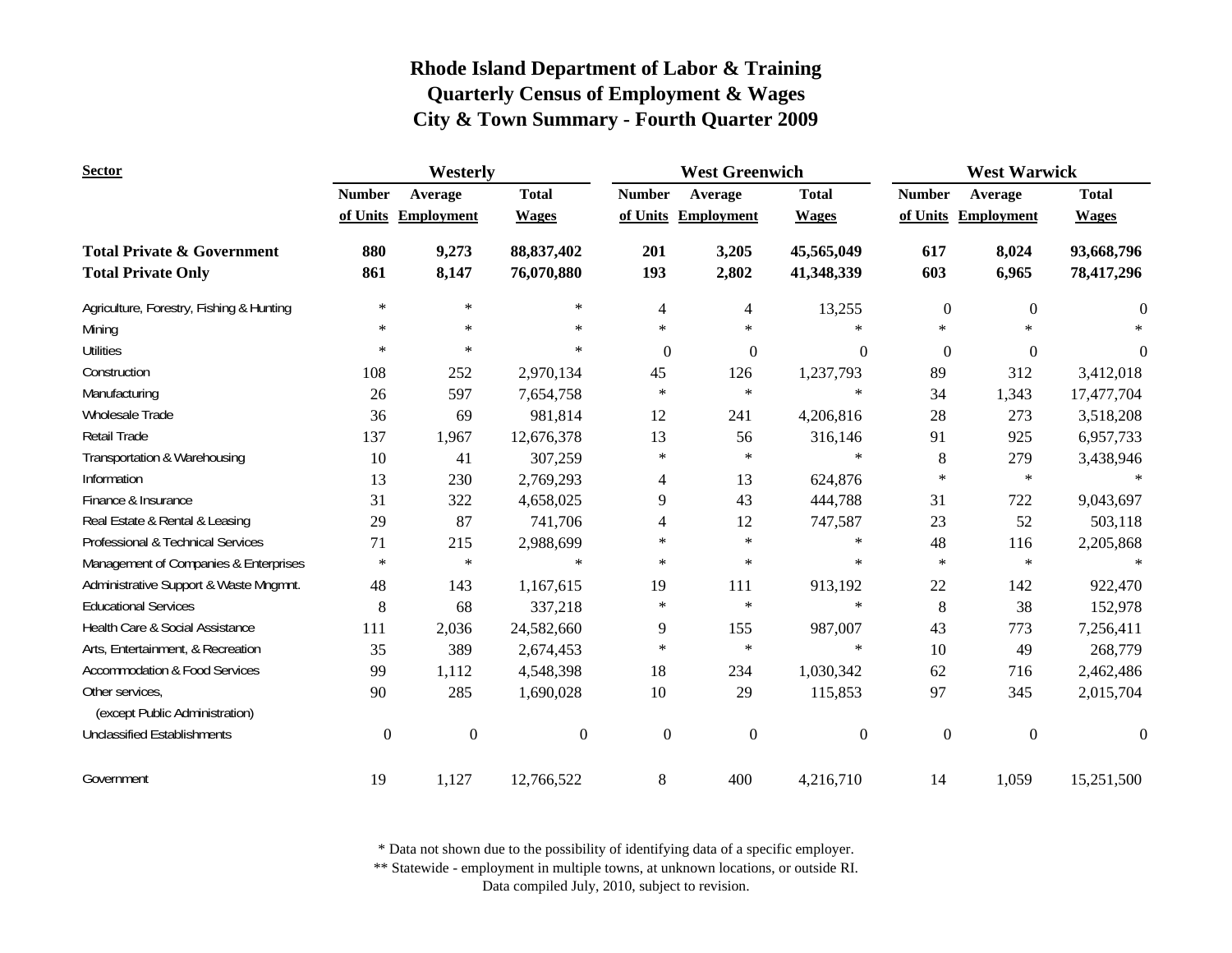| <b>Sector</b>                                                      |                           | Woonsocket                   |                              | Statewide **              |                              |                                                            |  |
|--------------------------------------------------------------------|---------------------------|------------------------------|------------------------------|---------------------------|------------------------------|------------------------------------------------------------|--|
|                                                                    | <b>Number</b><br>of Units | Average<br><b>Employment</b> | <b>Total</b><br><b>Wages</b> | <b>Number</b><br>of Units | Average<br><b>Employment</b> | <b>Total</b><br><b>Wages</b><br>129,656,752<br>129,419,543 |  |
| <b>Total Private &amp; Government</b><br><b>Total Private Only</b> | 850<br>831                | 15,252<br>13,618             | 173,917,878<br>152,038,162   | 2,913<br>2,909            | 8,073<br>8,061               |                                                            |  |
| Agriculture, Forestry, Fishing & Hunting                           | 0                         | $\boldsymbol{0}$             | $\mathbf{0}$                 | $\boldsymbol{0}$          | $\boldsymbol{0}$             | $\boldsymbol{0}$                                           |  |
| Mining                                                             | 0                         | $\boldsymbol{0}$             | $\theta$                     | $\boldsymbol{0}$          | $\boldsymbol{0}$             | $\boldsymbol{0}$                                           |  |
| <b>Utilities</b>                                                   | $\ast$                    | $\ast$                       | $\ast$                       | 2                         | $\overline{c}$               | 80,447                                                     |  |
| Construction                                                       | 61                        | 295                          | 3,675,973                    | 257                       | 546                          | 7,477,306                                                  |  |
| Manufacturing                                                      | 66                        | 1,001                        | 10,329,764                   | 19                        | 41                           | 898,357                                                    |  |
| <b>Wholesale Trade</b>                                             | 46                        | 371                          | 5,438,503                    | 1,068                     | 2,061                        | 46,794,072                                                 |  |
| Retail Trade                                                       | 121                       | 1,679                        | 12,070,097                   | 86                        | 531                          | 10,679,740                                                 |  |
| Transportation & Warehousing                                       | 15                        | 748                          | 7,731,672                    | 39                        | 99                           | 1,484,293                                                  |  |
| Information                                                        | 12                        | 103                          | 960,711                      | 157                       | 295                          | 4,906,422                                                  |  |
| Finance & Insurance                                                | 24                        | 186                          | 2,143,117                    | 119                       | 323                          | 5,942,228                                                  |  |
| Real Estate & Rental & Leasing                                     | 30                        | 125                          | 1,273,107                    | 32                        | 55                           | 1,077,409                                                  |  |
| Professional & Technical Services                                  | 71                        | 376                          | 6,864,204                    | $\ast$                    | $\ast$                       |                                                            |  |
| Management of Companies & Enterprises                              | $\ast$                    | $\ast$                       | $\ast$                       | 35                        | 105                          | 2,471,937                                                  |  |
| Administrative Support & Waste Mngmnt.                             | 37                        | 629                          | 5,771,653                    | 319                       | 2,019                        | 16,630,200                                                 |  |
| <b>Educational Services</b>                                        | 15                        | 359                          | 3,195,359                    | 54                        | 118                          | 1,003,927                                                  |  |
| Health Care & Social Assistance                                    | 112                       | 3,809                        | 36,029,662                   | $\ast$                    | $\ast$                       |                                                            |  |
| Arts, Entertainment, & Recreation                                  | 7                         | 90                           | 388,120                      | 18                        | 36                           | 338,245                                                    |  |
| <b>Accommodation &amp; Food Services</b>                           | 94                        | 1,137                        | 4,042,316                    | 31                        | 344                          | 1,895,934                                                  |  |
| Other services,<br>(except Public Administration)                  | 110                       | 524                          | 2,465,953                    | 101                       | 230                          | 3,216,039                                                  |  |
| <b>Unclassified Establishments</b>                                 | $\boldsymbol{0}$          | $\boldsymbol{0}$             | $\mathbf{0}$                 | 27                        | 18                           | 220,964                                                    |  |
| Government                                                         | 19                        | 1,634                        | 21,879,716                   | 4                         | 12                           | 237,209                                                    |  |

\* Data not shown due to the possibility of identifying data of a specific employer.

\*\* Statewide - employment in multiple towns, at unknown locations, or outside RI.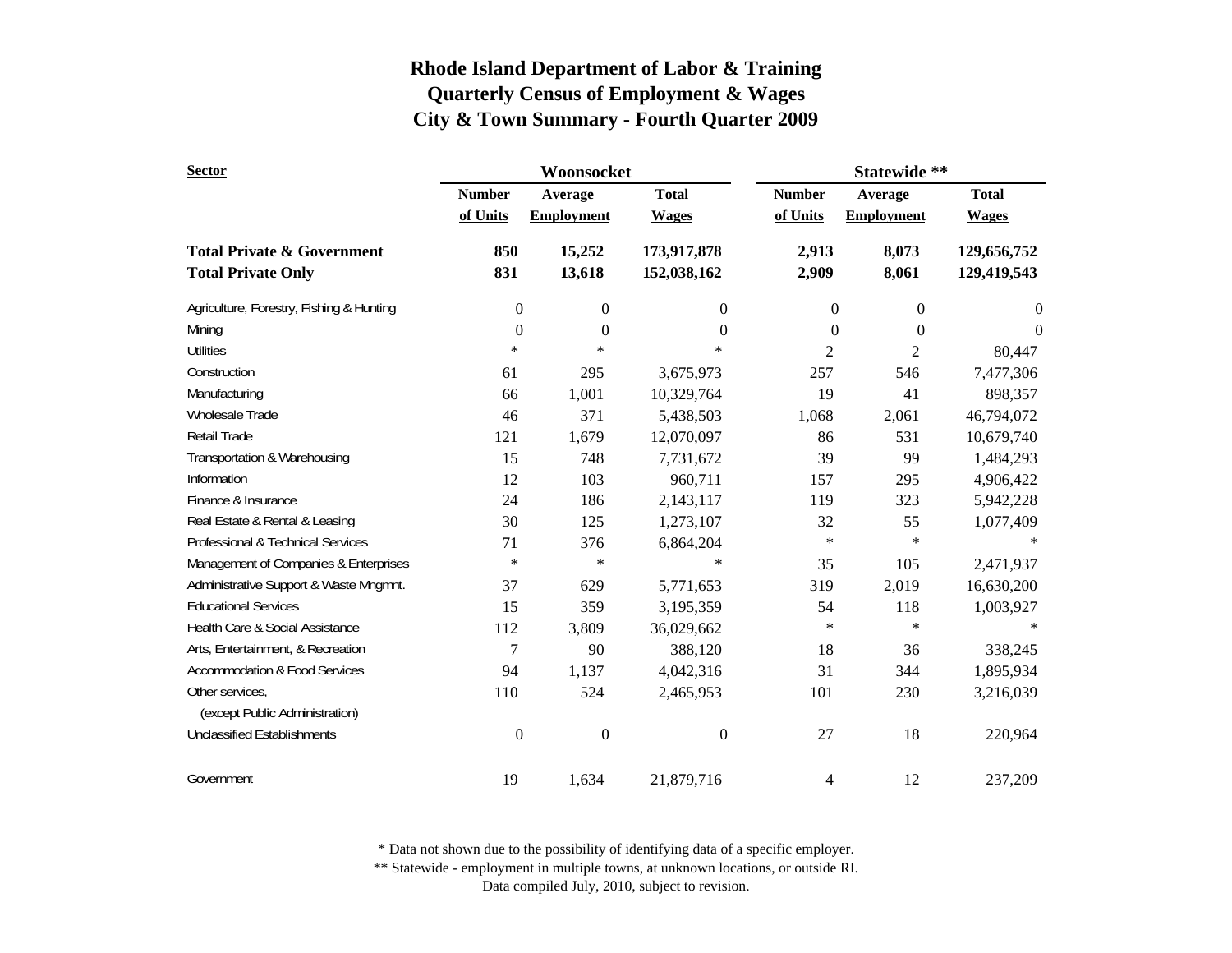| <b>Sector</b>                                     | <b>Bristol County</b> |                     |                  | <b>Kent County</b> |                   |              | <b>Newport County</b> |                   |              |
|---------------------------------------------------|-----------------------|---------------------|------------------|--------------------|-------------------|--------------|-----------------------|-------------------|--------------|
|                                                   | <b>Number</b>         | Average             | <b>Total</b>     | <b>Number</b>      | Average           | <b>Total</b> | <b>Number</b>         | Average           | <b>Total</b> |
|                                                   |                       | of Units Employment | <b>Wages</b>     | of Units           | <b>Employment</b> | <b>Wages</b> | of Units              | <b>Employment</b> | <b>Wages</b> |
| <b>Total Private &amp; Government</b>             | 1,458                 | 13,832              | 131,024,247      | 5,524              | 73,624            | 792,906,269  | 3,298                 | 38,236            | 462,230,701  |
| <b>Total Private Only</b>                         | 1,423                 | 11,702              | 105,199,944      | 5,437              | 65,970            | 681,308,540  | 3,200                 | 30,506            | 319,949,159  |
| Agriculture, Forestry, Fishing & Hunting          | 5                     | 17                  | 49,058           | 13                 | 45                | 201,289      | 44                    | 231               | 1,495,191    |
| Mining                                            | $\star$               | $\ast$              | $\ast$           | 3                  | 6                 | 85,193       | $\ast$                | $\ast$            |              |
| <b>Utilities</b>                                  | $\star$               | $\ast$              | $\ast$           | $\ast$             | $\ast$            | $\ast$       | $\overline{4}$        | 45                | 888,431      |
| Construction                                      | 208                   | 690                 | 7,725,217        | 642                | 2,960             | 40,651,229   | 366                   | 1,548             | 19,461,169   |
| Manufacturing                                     | 120                   | 1,749               | 18,421,008       | 282                | 6,966             | 98,441,384   | 92                    | 2,434             | 47,665,660   |
| Wholesale Trade                                   | 78                    | 297                 | 5,294,426        | 377                | 2,772             | 45,249,342   | 177                   | 608               | 9,658,786    |
| Retail Trade                                      | 141                   | 1,306               | 8,409,733        | 694                | 11,411            | 77,447,611   | 441                   | 4,027             | 30,094,280   |
| Transportation & Warehousing                      | 18                    | 294                 | 1,621,048        | 120                | 2,823             | 29,015,524   | 69                    | 575               | 4,204,966    |
| Information                                       | 23                    | 111                 | 1,327,712        | 77                 | 1,404             | 25,972,124   | 59                    | 639               | 9,853,753    |
| Finance & Insurance                               | 59                    | 411                 | 5,296,317        | 312                | 4,153             | 57,148,450   | 108                   | 914               | 16,035,721   |
| Real Estate & Rental & Leasing                    | 38                    | 74                  | 680,788          | 217                | 1,435             | 13,303,723   | 127                   | 611               | 5,578,681    |
| Professional & Technical Services                 | 136                   | 300                 | 4,550,815        | 632                | 3,165             | 50,270,689   | 414                   | 3,124             | 58,171,865   |
| Management of Companies & Enterprises             | 9                     | 41                  | 728,327          | 33                 | 1,602             | 24,545,201   | 21                    | 507               | 5,211,805    |
| Administrative Support & Waste Mngmnt.            | 89                    | 424                 | 3,321,930        | 357                | 2,819             | 24,125,140   | 208                   | 1,011             | 10,637,370   |
| <b>Educational Services</b>                       | 25                    | 1,620               | 19,063,063       | 73                 | 1,433             | 13,527,873   | 50                    | 1,258             | 13,254,285   |
| Health Care & Social Assistance                   | 120                   | 1,992               | 17,916,280       | 519                | 11,749            | 128,687,460  | 229                   | 4,266             | 39,706,790   |
| Arts, Entertainment, & Recreation                 | 32                    | 299                 | 2,072,710        | 76                 | 731               | 4,071,689    | 96                    | 1,364             | 9,522,492    |
| <b>Accommodation &amp; Food Services</b>          | 125                   | 1,435               | 4,934,648        | 430                | 7,838             | 31,761,304   | 344                   | 5,702             | 27,337,418   |
| Other services.<br>(except Public Administration) | 196                   | 632                 | 3,494,143        | 577                | 2,658             | 16,803,315   | 349                   | 1,638             | 11,135,289   |
| <b>Unclassified Establishments</b>                | $\boldsymbol{0}$      | $\boldsymbol{0}$    | $\boldsymbol{0}$ | $\ast$             | $\ast$            | $\ast$       | $\ast$                | $\ast$            | $\ast$       |
| Government                                        | 35                    | 2,126               | 25,824,303       | 87                 | 7,653             | 111,597,729  | 98                    | 7,729             | 142,281,542  |

\* Data not shown due to the possibility of identifying data of a specific employer.

\*\* Statewide - employment in multiple towns, at unknown locations, or outside RI.